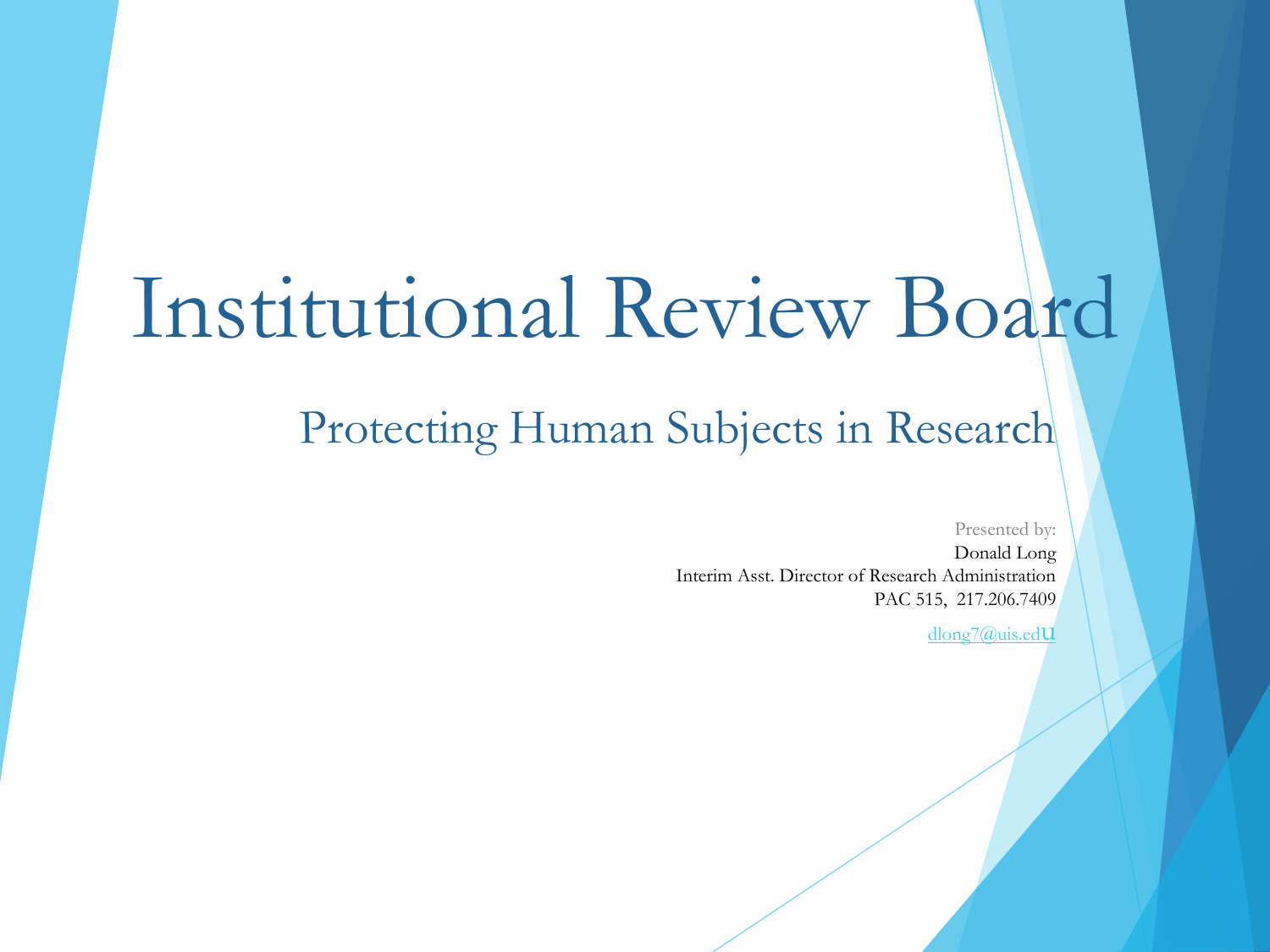# Purpose of the Institutional Review Board

- The IRB serves to protect the rights and welfare of human subjects recruited to participate in research activities involving students, faculty, and staff at UIS
- Ensure implementation of the Belmont Report: Created by the National Commission for the Projection of Human Subjects of Biomedical and Behavioral Research (30 Sept. 1978)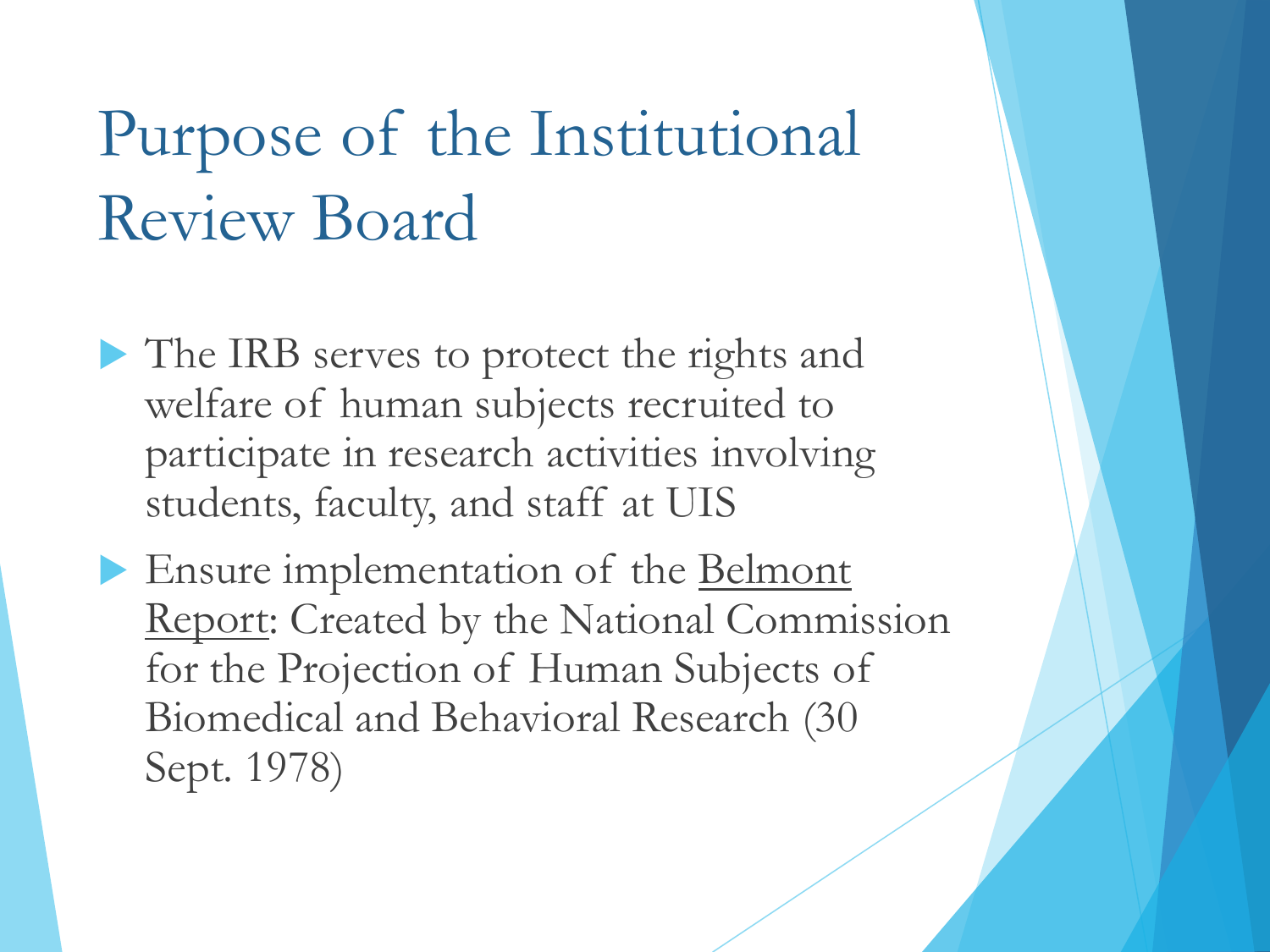### Revised Policy and Procedures

- Federalwide Assurance (FWA) Annual renewal verifying that the institution is in compliance with the US Dept. of Health and Human Services (HHS) Office for Human Research Protections (OHRP)
- IRB application process: More user friendly by going digital
	- New procedure details will be released via campus wide email
	- Instructions located on Grants & Contracts Webpage [\(www.uis.edu/grants\)](http://www.uis.edu/grants)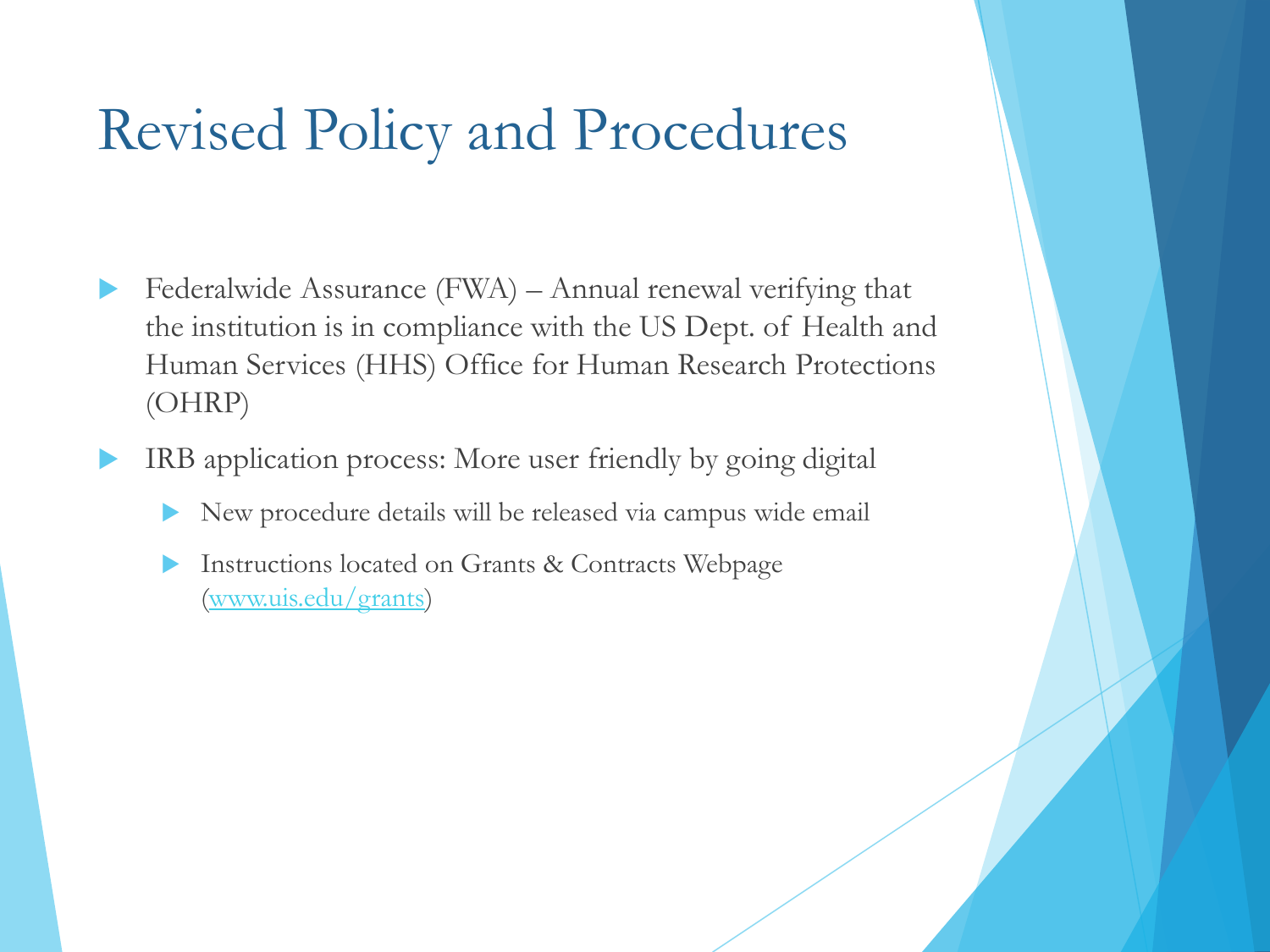# Ethical Principles: Belmont Report

Respect for persons  $-$  recognition of personal dignity and autonomy

 $\blacktriangleright$  Beneficence – obligation to protect persons by maximizing anticipated benefits and minimizing possible risks of harm

 $\blacktriangleright$  Justice – benefits and burdens of research must be distributed fairly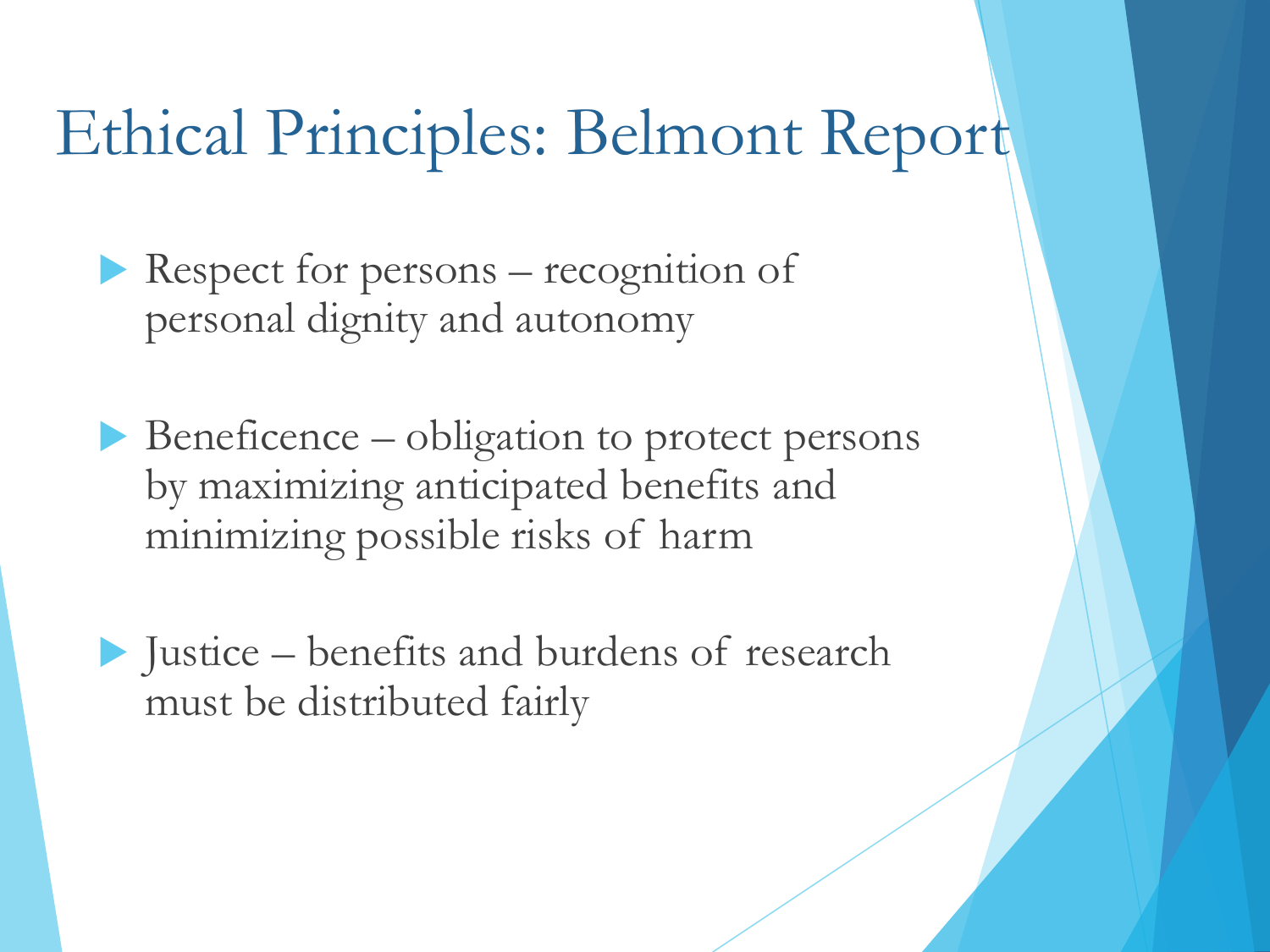# Required Training

CITI (Collaborative Institutional Training Initiative)

- Completed training is valid for 3 years
- Research will not be approved until ALL investigators as well as Responsible Research Supervisors (RRS) are confirmed
- The Social and Behavioral Research Basic Course Gradebook includes:
	- Signing The Integrity Assurance Statement
	- Six required modules for certification:
		- Belmont Report and CITI Course Introduction
		- $\blacktriangleright$  History and Ethical Principles SBR
		- Defining Research with Human Subjects SBR
		- Assessing Risk in Social Behavioral Sciences SBR
		- Informed Consent SBR
		- $\blacktriangleright$  Privacy and Confidentiality SBR
- The minimum passing score per module is 80.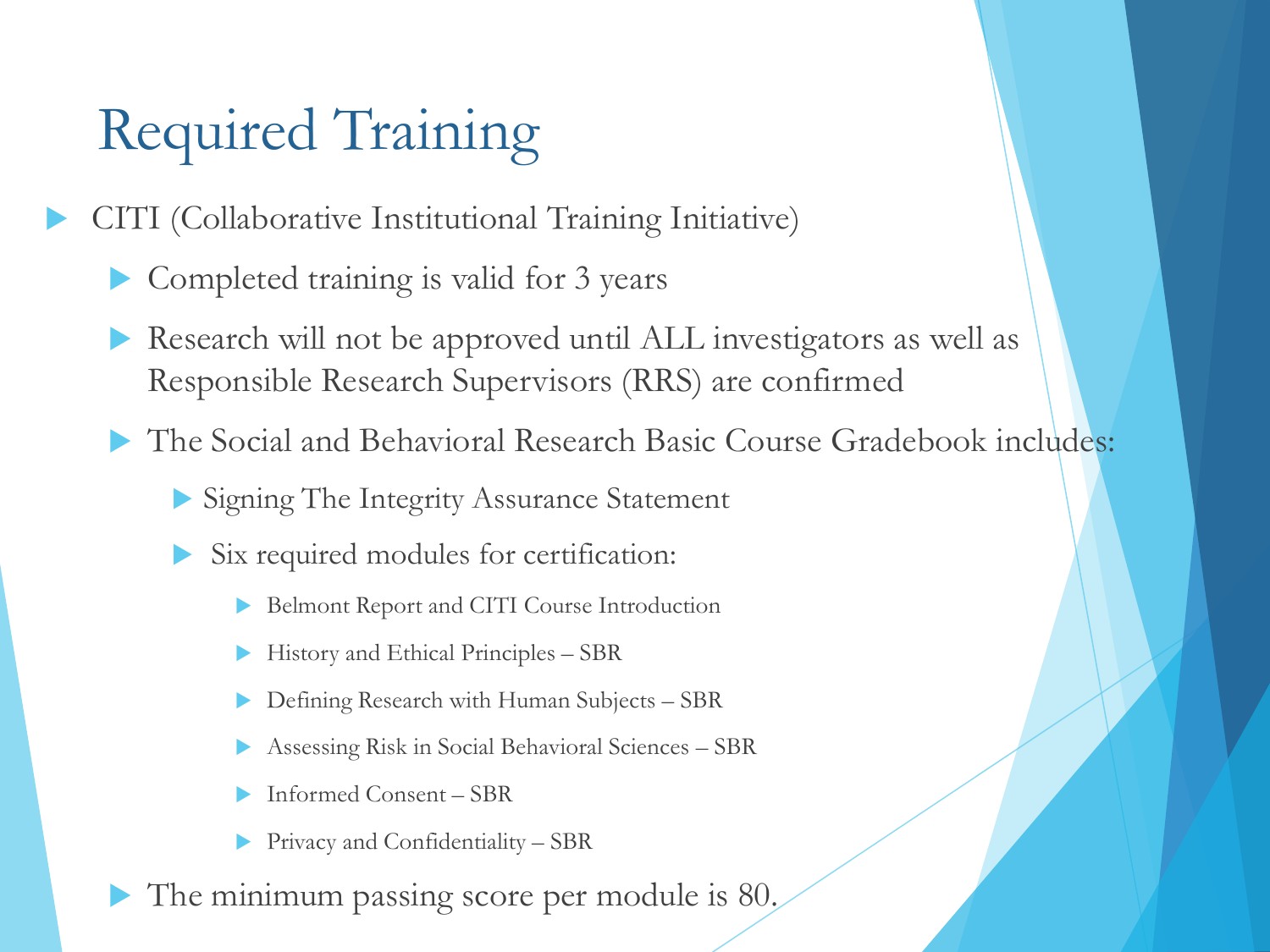# Additional CITI training

- $\blacktriangleright$  Specialty modules may be applicable to your research
- $\triangleright$  Other modules include research with:
	- **Prisoners**
	- $\blacktriangleright$  Children
	- **Public Elementary and Secondary Schools**
	- **International Research**
	- **Internet Research**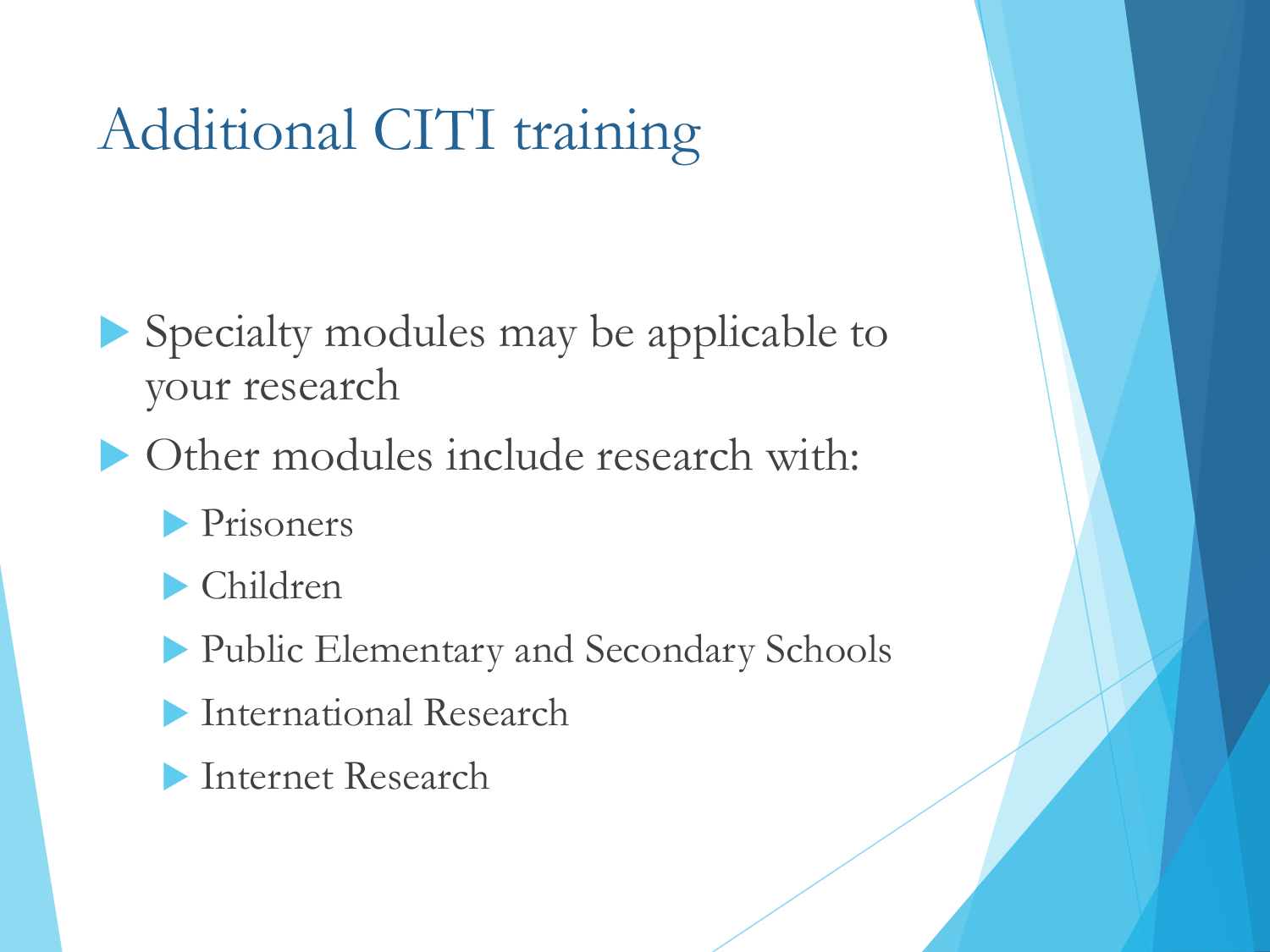## Locate CITI Training

- UIS and UIUC have a collaborative agreement for all UIS investigators to access the CITI training modules through the UIUC registration.
- $\blacktriangleright$  Step by step instructions on registration and accessing courses are located on the UIS IRB website

[http://www.uis.edu/grants/irb/requiredtrainingforhuman](http://www.uis.edu/grants/irb/requiredtrainingforhumansubjectsresearchinvestigators/) subjectsresearchinvestigators/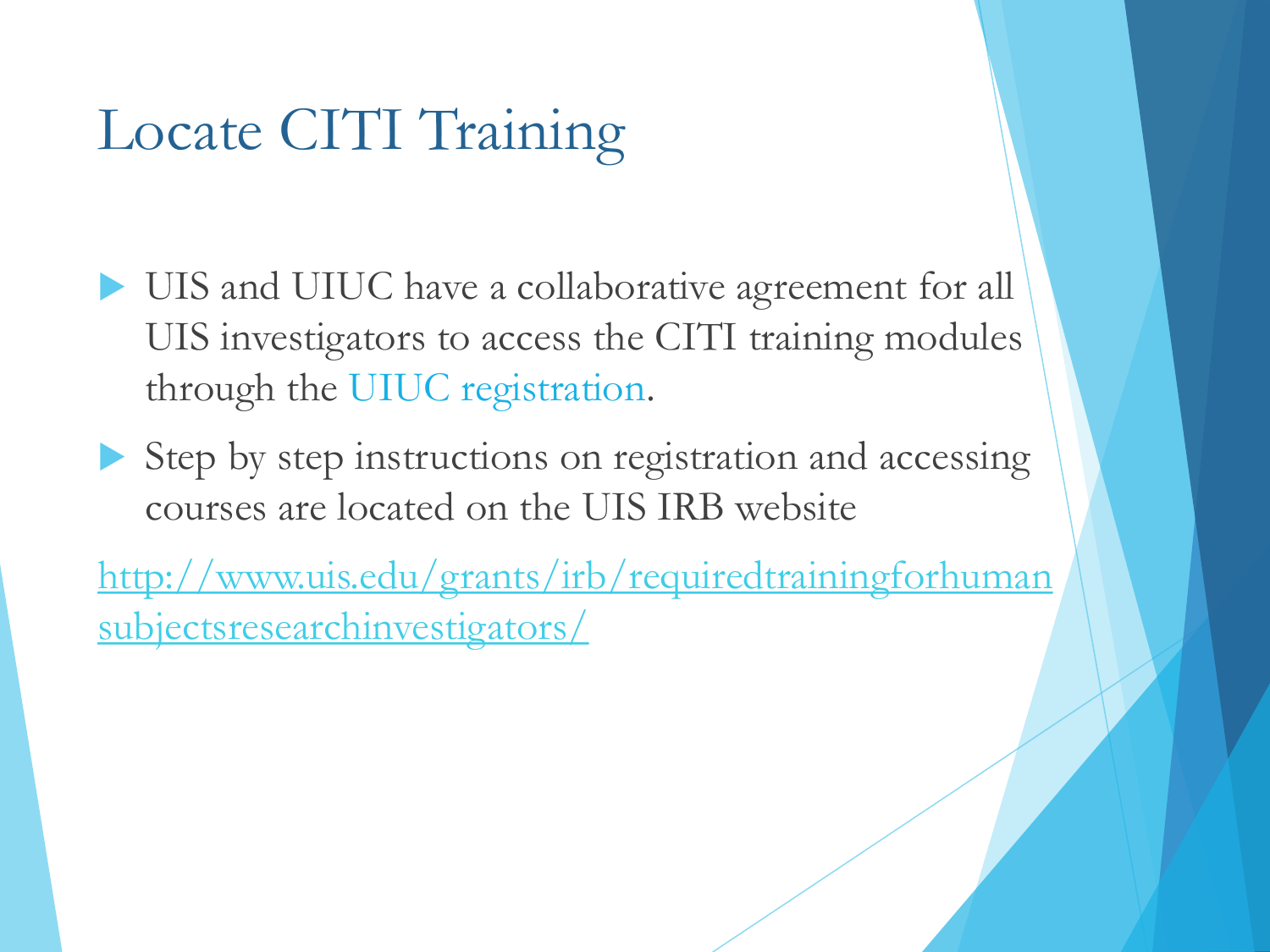# What is Human Subjects Research?

- OHRP defines RESEARCH: as a systematic investigation designed to develop or contribute to generalizable knowledge
- Non-generalizable knowledge: \*Does not necessarily exclude you from IRB application\*
	- Biographies
	- $\triangleright$  oral histories that are designed solely to create a record of specific historical events \*New procedures for IRB application on website
	- service or course evaluations, unless they can be generalized to other individuals
	- services or concepts where it is not the intention to share the results beyond any agency supporting the research
	- classroom exercises solely to fulfill course requirements or to train students in the use of particular methods or devices
	- quality assurance activities designed to continuously improve the quality or performance of  $\alpha$ department or program where it is not the intention to share the results beyond the institutional community

HUMAN SUBJECTS: living individual(s) from whom an investigator conducting research obtains data through intervention or interaction with the individual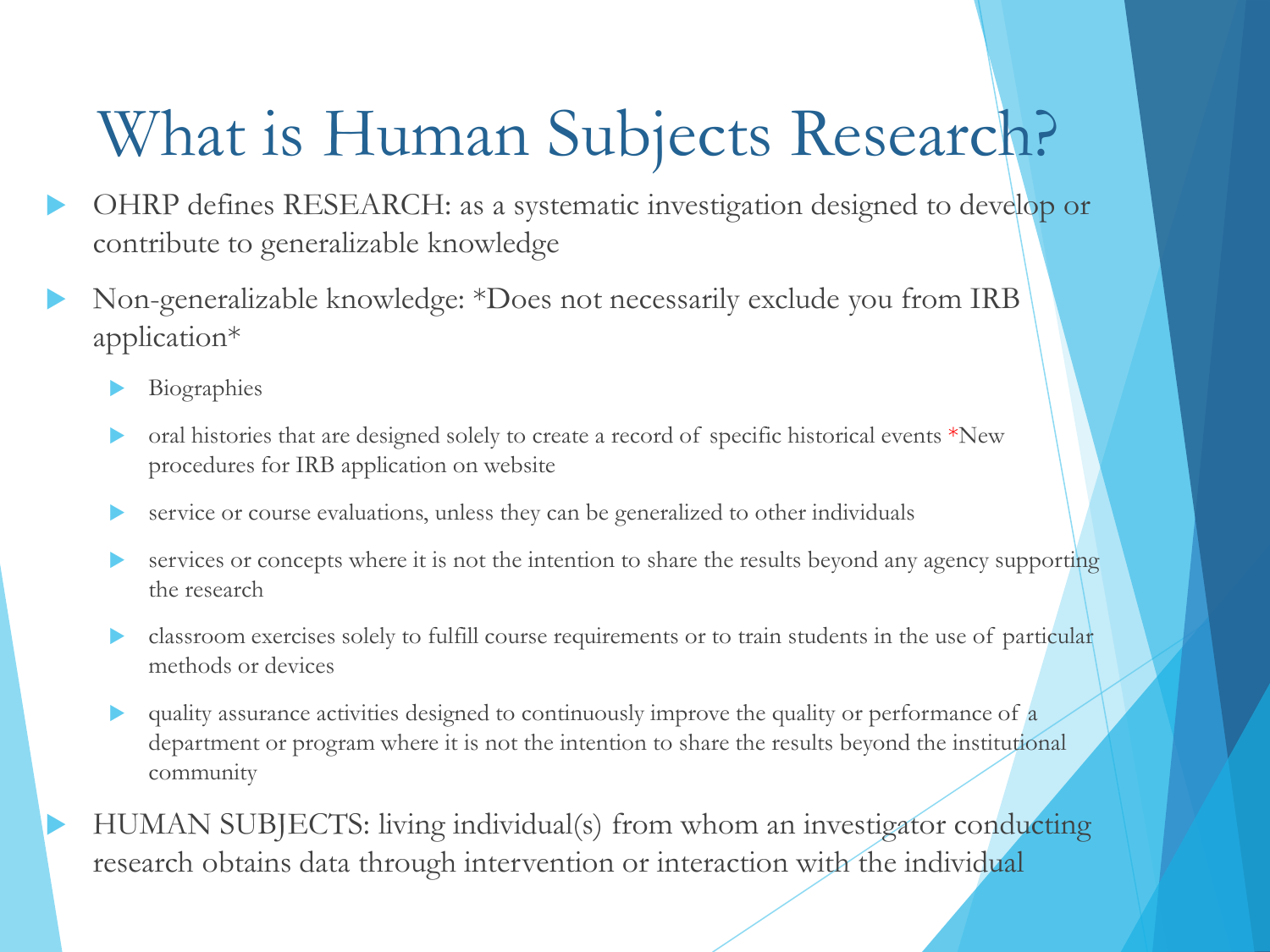# What level of privacy is involved?

- Anonymous: no identifying markers to link the research to any particular individual
- $\blacktriangleright$  Confidential: the identity of the participant will be known to the researcher, but will not be released with the outcomes of the study
	- Must be protected throughout the research project during data collection, after the data is collected, in storage, when reporting
	- Applies to all identifiers related to a person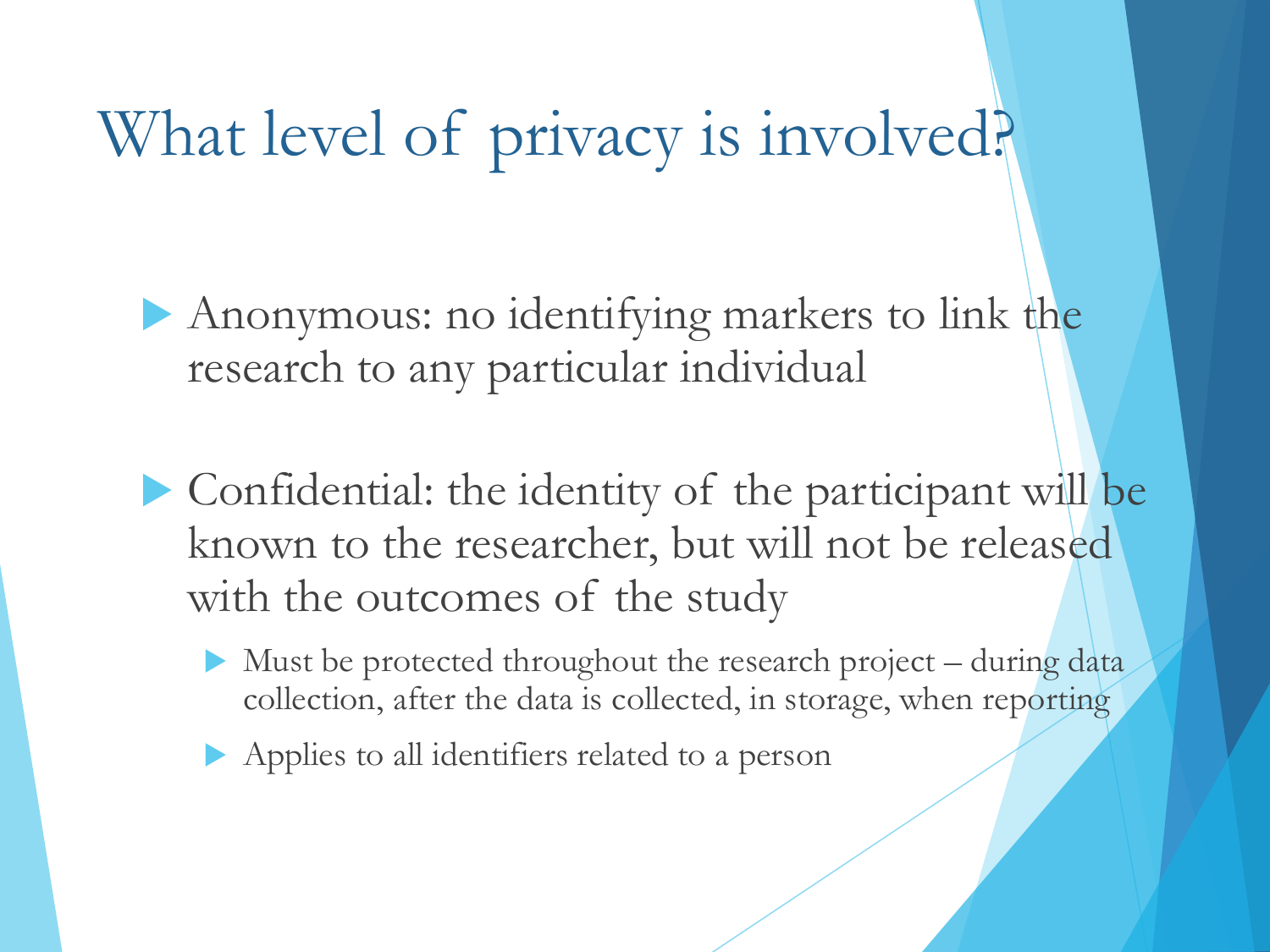### Risk – Benefit Analysis

- **Two Sources of Potential Risk** 
	- $\blacktriangleright$  Harm resulting from participation in the research
		- e.g. acute emotional reactions to certain questions, physical stress, reaction to medication, etc.
	- $\blacktriangleright$  Harm resulting from breach of confidentiality
		- u e.g. recruitment practices, sample size, data collection practices, storage/management of identifying information & data, reporting, presenting, & publishing, etc.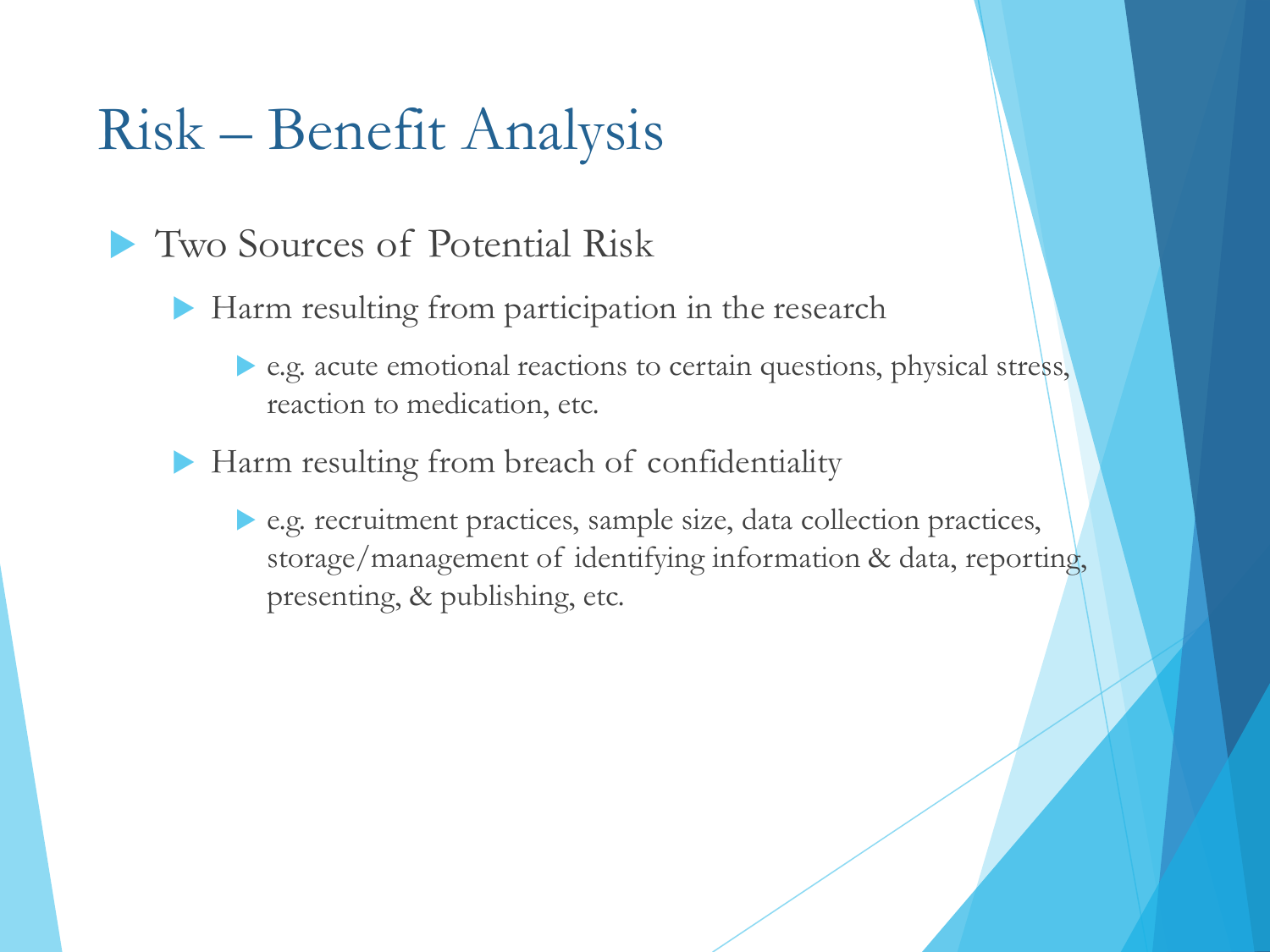## Internet Based Research

- **Primary source of risk is confidentiality** 
	- Anonymity of data collected on the Internet is difficult to achieve
	- $\blacktriangleright$  Webservers automatically store personal information about visitors to a website
	- Data transmitted via email cannot be anonymous without using external processes
		- Must use an "anonymizer"
		- $\blacktriangleright$  Typically a 3<sup>rd</sup> party site that strips off the sender's email address before data is stored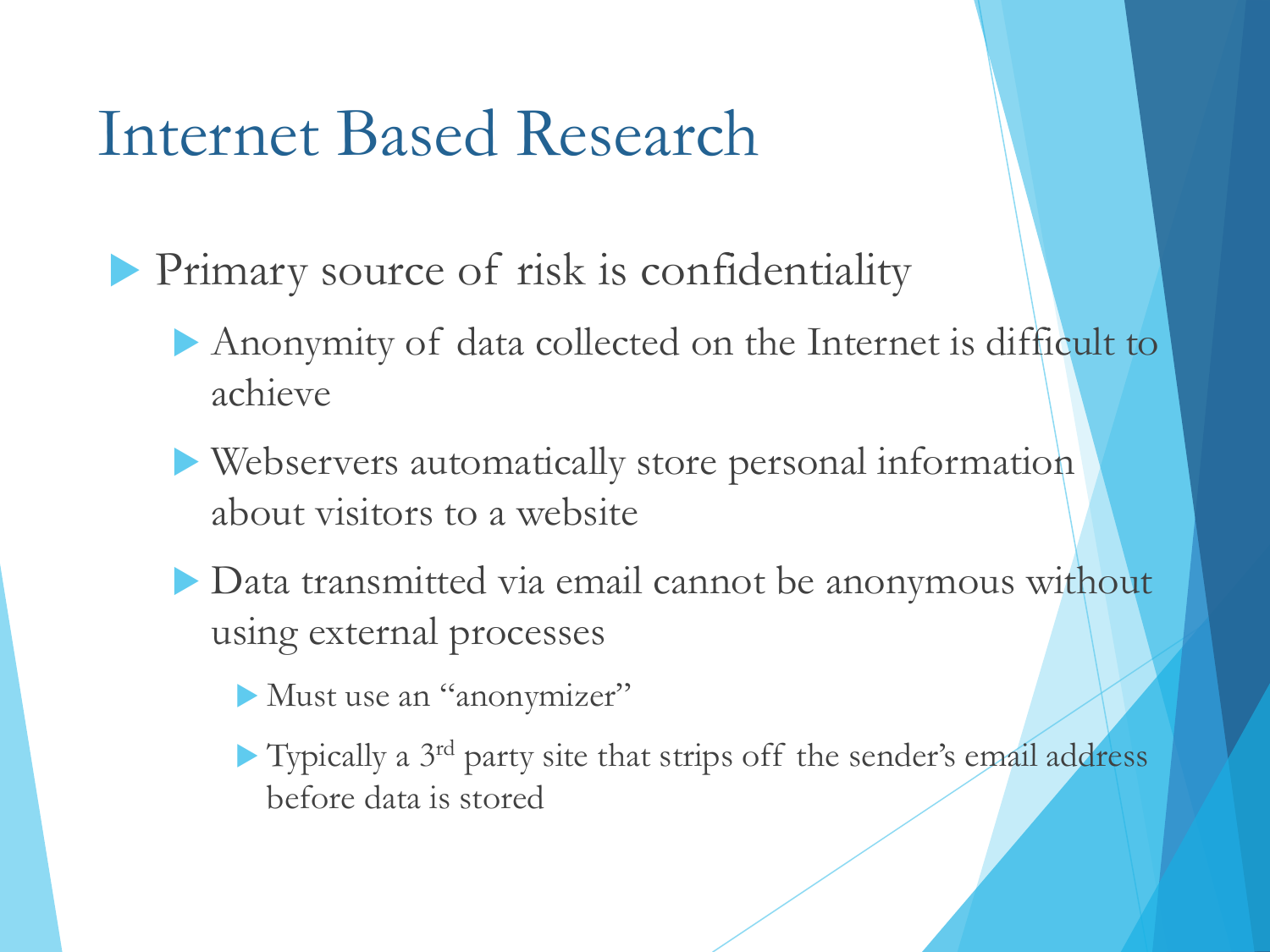Breach of Confidentiality/Anonymity

- I Two potential sources of breach of confidentiality using electronic data
	- **Inadvertent disclosure**
	- $\blacktriangleright$  Hacking
- Usage of computers & Internet to obtain, store, analyze, & communicate data increases inadvertent disclosure of data
	- e.g. Stolen or lost computers, thumb drives, etc.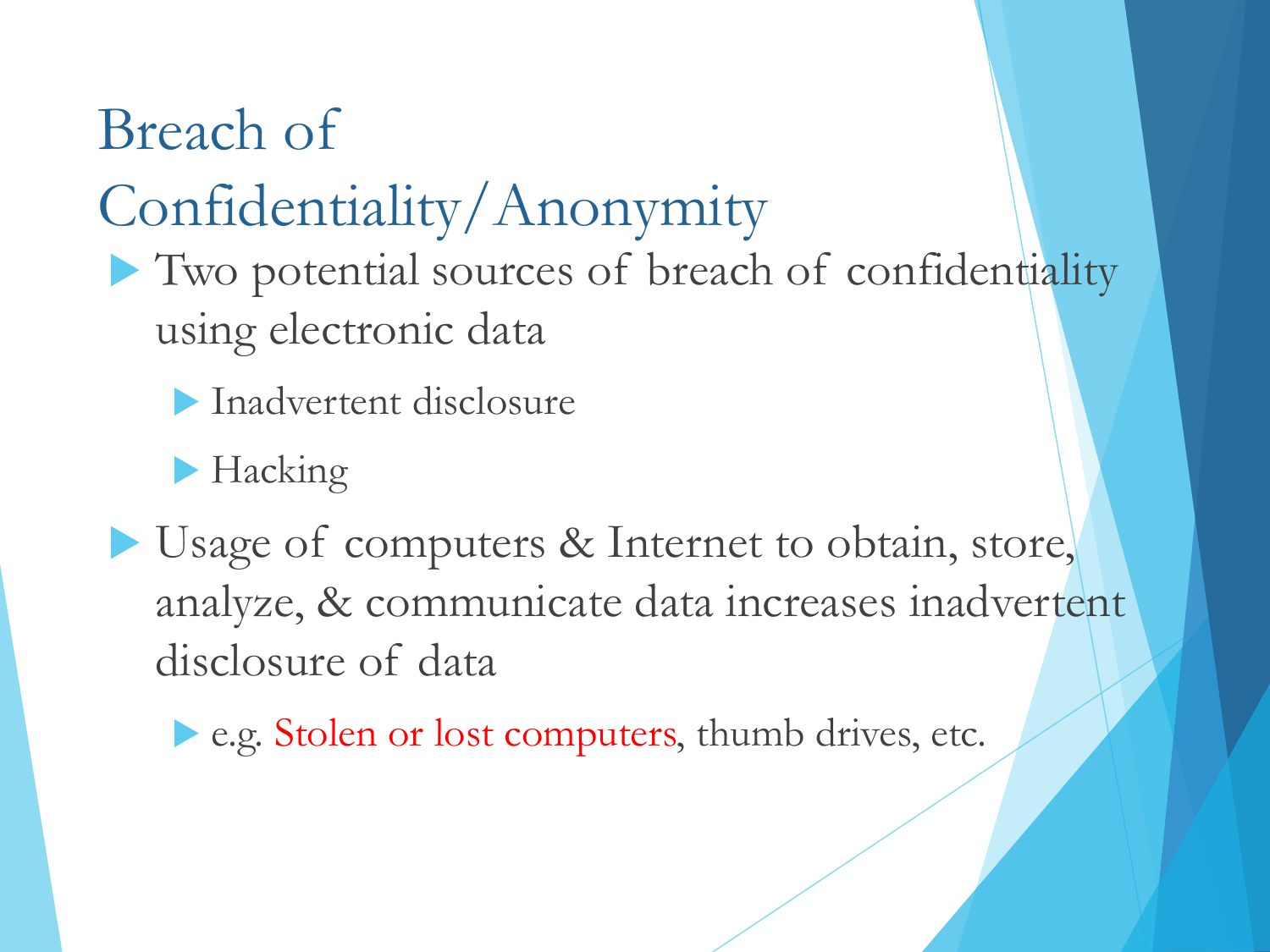### Protecting Your Research Data

Reasonable security steps

 $\blacktriangleright$  These do not guarantee absolute security

- $\triangleright$  Controlled access privileges
- $\blacktriangleright$  Firewalls
- $\blacktriangleright$  Encryption
- **Limited Internet access on computer**
- u Physical restrictions to computer (locked room, etc.)
- No electronic transmittal of data
- $\blacktriangleright$  No uncontrolled duplication of data (sharing or storage)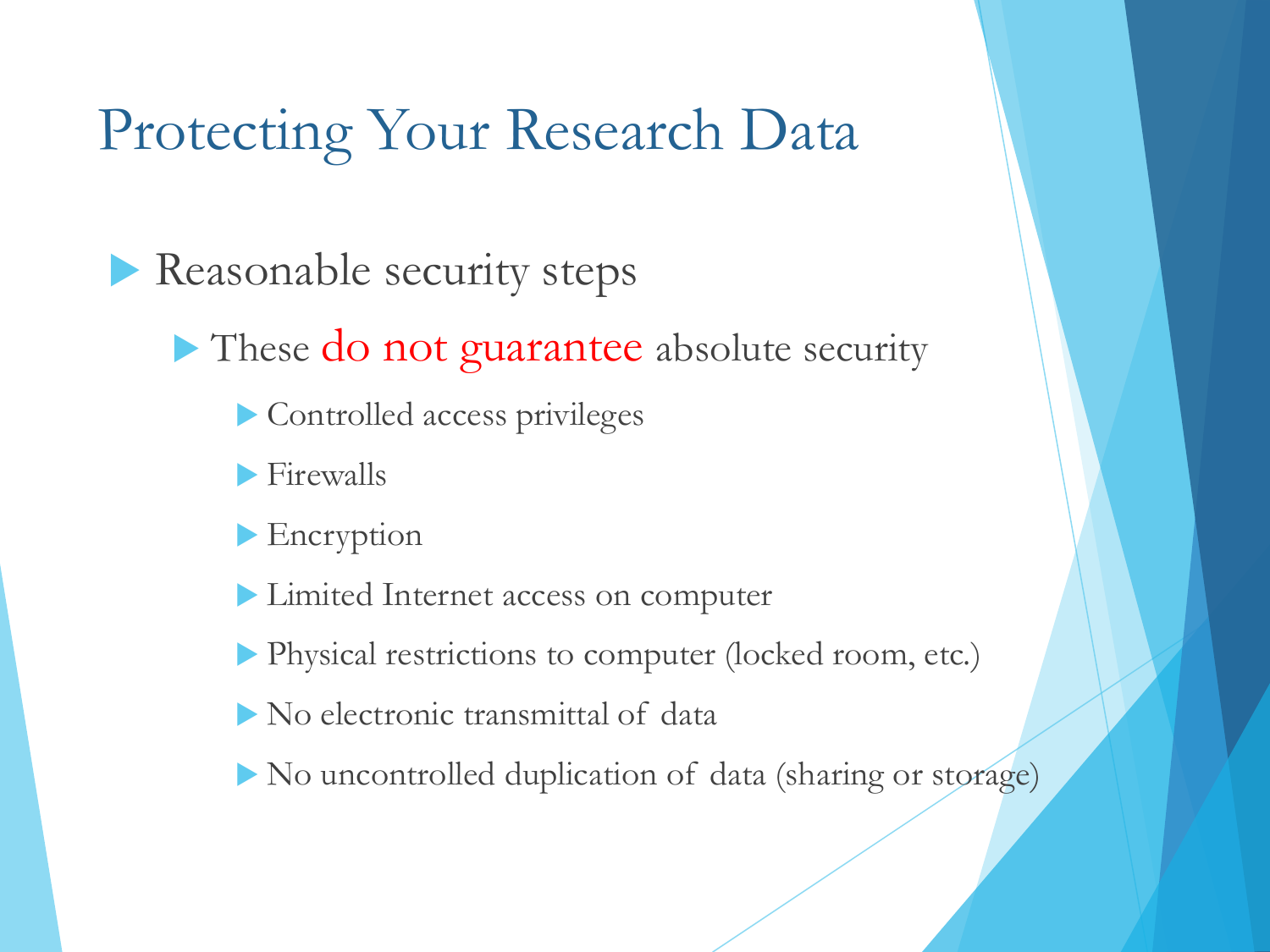### Disclosure

- Expectations for Disclosure:
	- Document security procedures must be explained in the protocol and full disclosure must be made clear in Consent Document(s)
	- $\blacktriangleright$  Complete a risk analysis to determine level of security required
	- $\blacktriangleright$  Level of security should relate to the level of sensitivity of the data and potential external interest in the data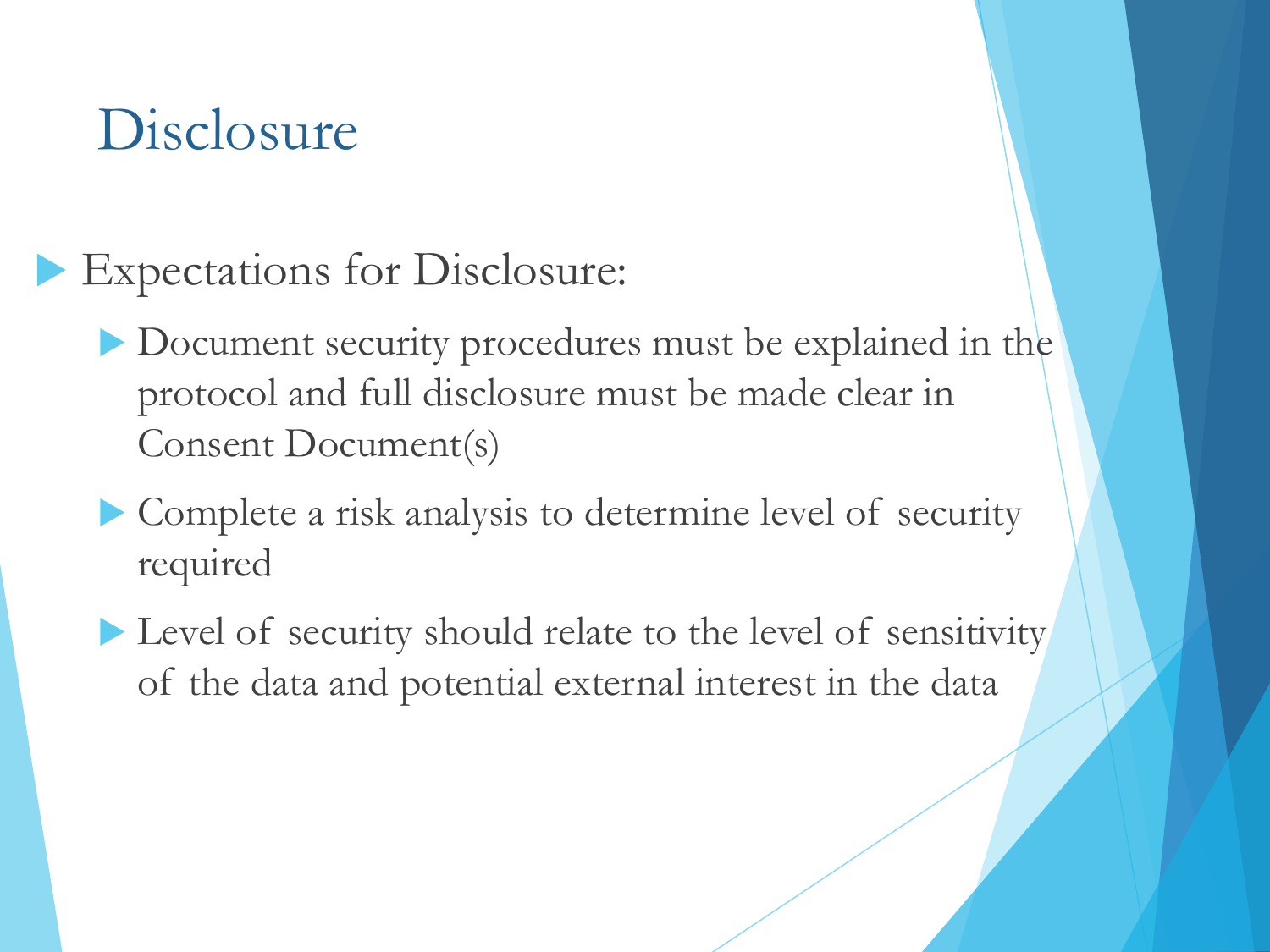### Benefits

- Consent requires an explanation of benefits that can be reasonably expected
	- For the subject or others
	- $\blacktriangleright \text{ Should not be overstated or coercive } \text{ factorial}$
	- $\blacktriangleright$  If there is no known benefit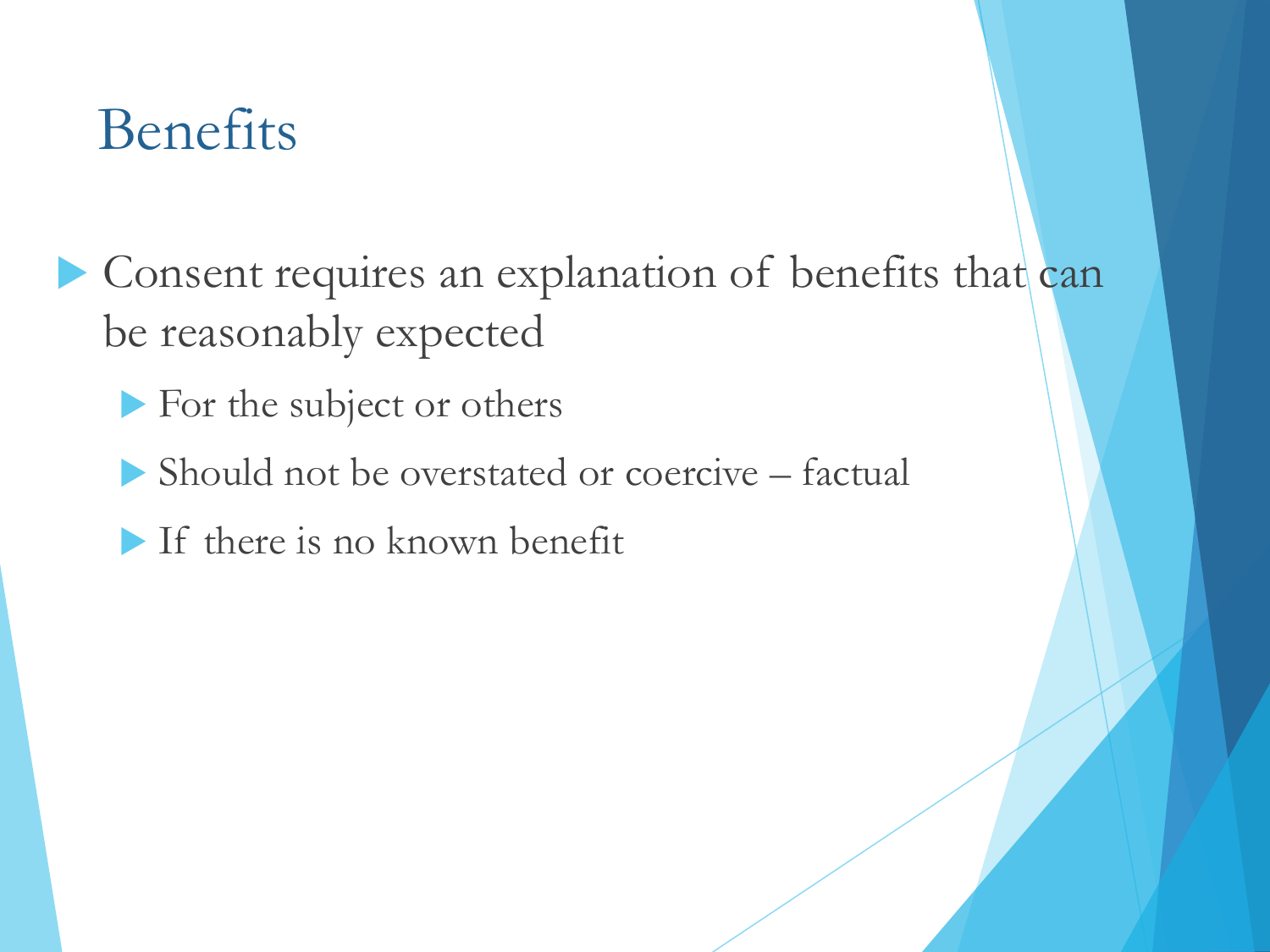### Recruitment

- Methods for recruitment should be well defined in IRB application
- Appropriate location & timing of recruitment
- Individual(s) performing recruitment appropriate (trained, impartial, knowledgeable)
- Recruitment materials must appropriate & approved
- Acceptable method for screening subjects before recruitment
- Avoid family and friends!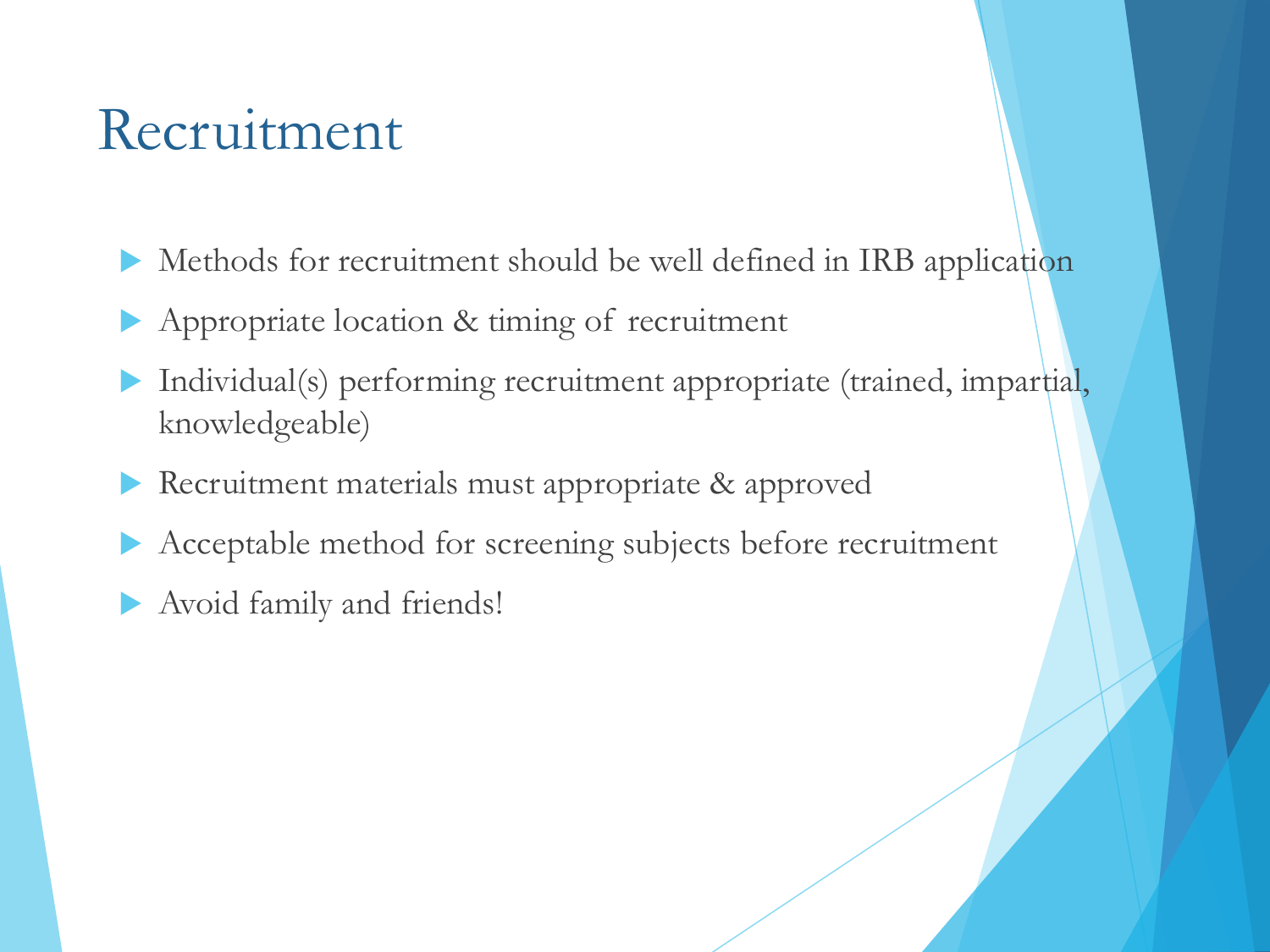## Recruitment Materials

### **Flyers, posters, etc.**

- $\blacktriangleright$  Must present sufficient information
	- accurate & balanced; containing elements necessary for subject to make an informed decision about participation

#### Basic requirements

- Straightforward & honest approach
- $\blacktriangleright$  The type of research should be specified
- $\blacktriangleright$  Ages for eligibility must be included
- lacktriangleright Purpose clearly stated
- $\blacktriangleright$  Benefits included
- Contact person's name & information included
- $\blacksquare$  Institution identified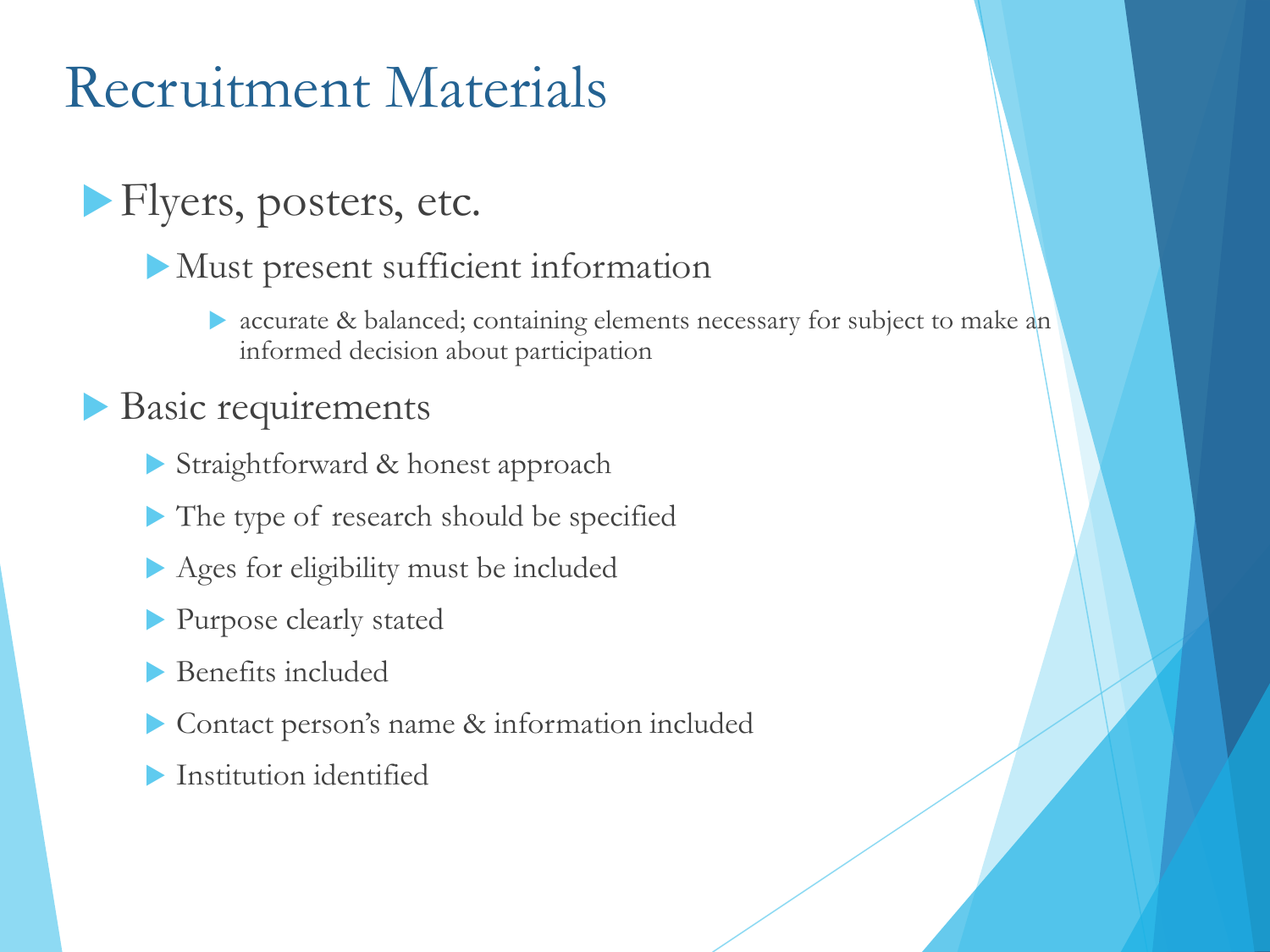### Inducement

- $\blacktriangleright$  Use with caution!
	- $\blacktriangleright$  You may raise question of undue influence
	- $\blacktriangleright$  Belmont principle of respect for persons requires participation to be completely voluntary
- Models of inducement:
	- $\blacktriangleright$  Reimbursement
	- Wage payment
	- Lotteries
	- $\blacktriangleright$  Class credit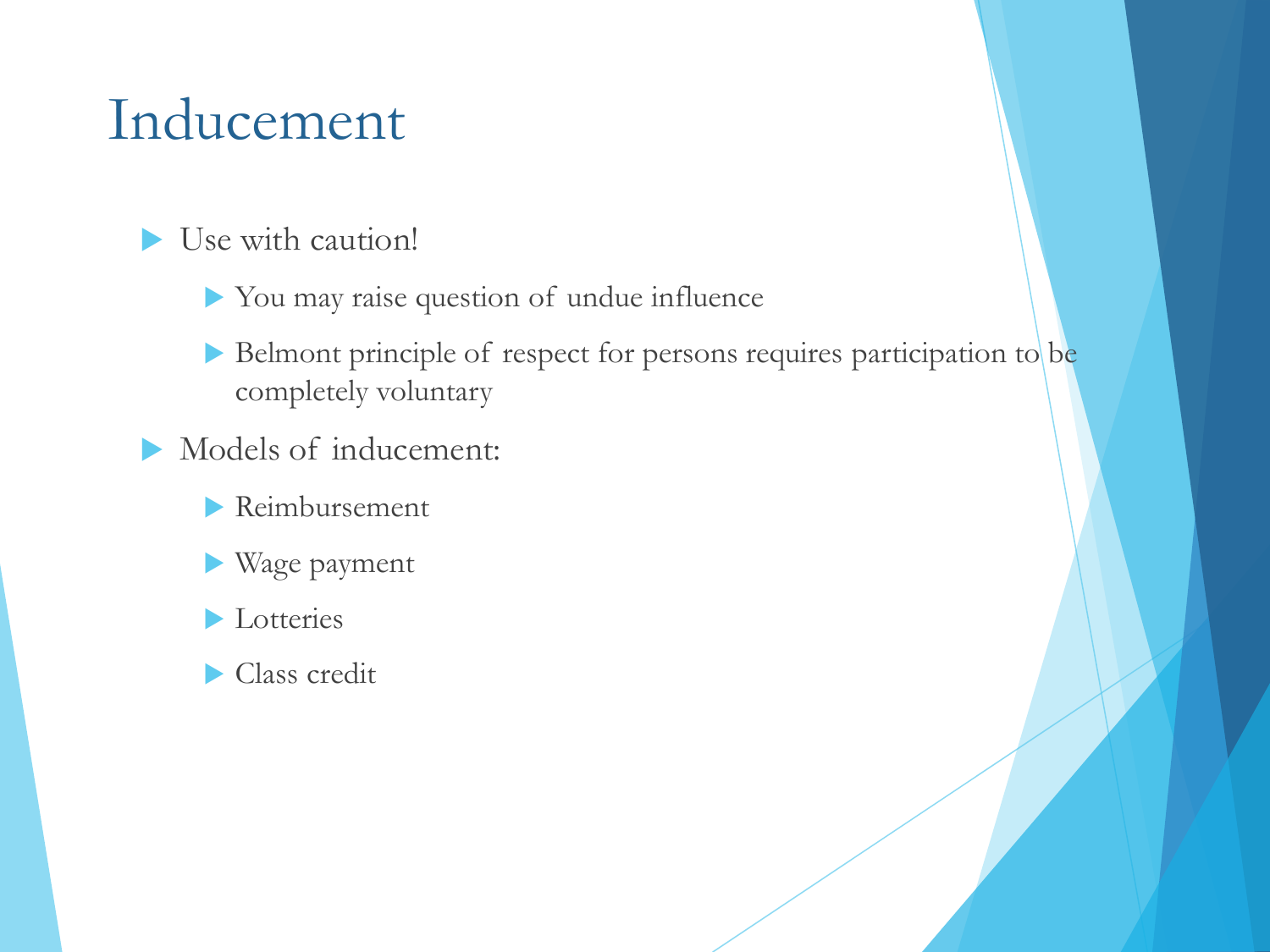## What is informed consent?

Informed Consent: a person's voluntary agreement, based upon adequate knowledge and understanding of relevant information, to participate in research

Assent: agreement by an individual not competent to give legally valid informed consent to participate in research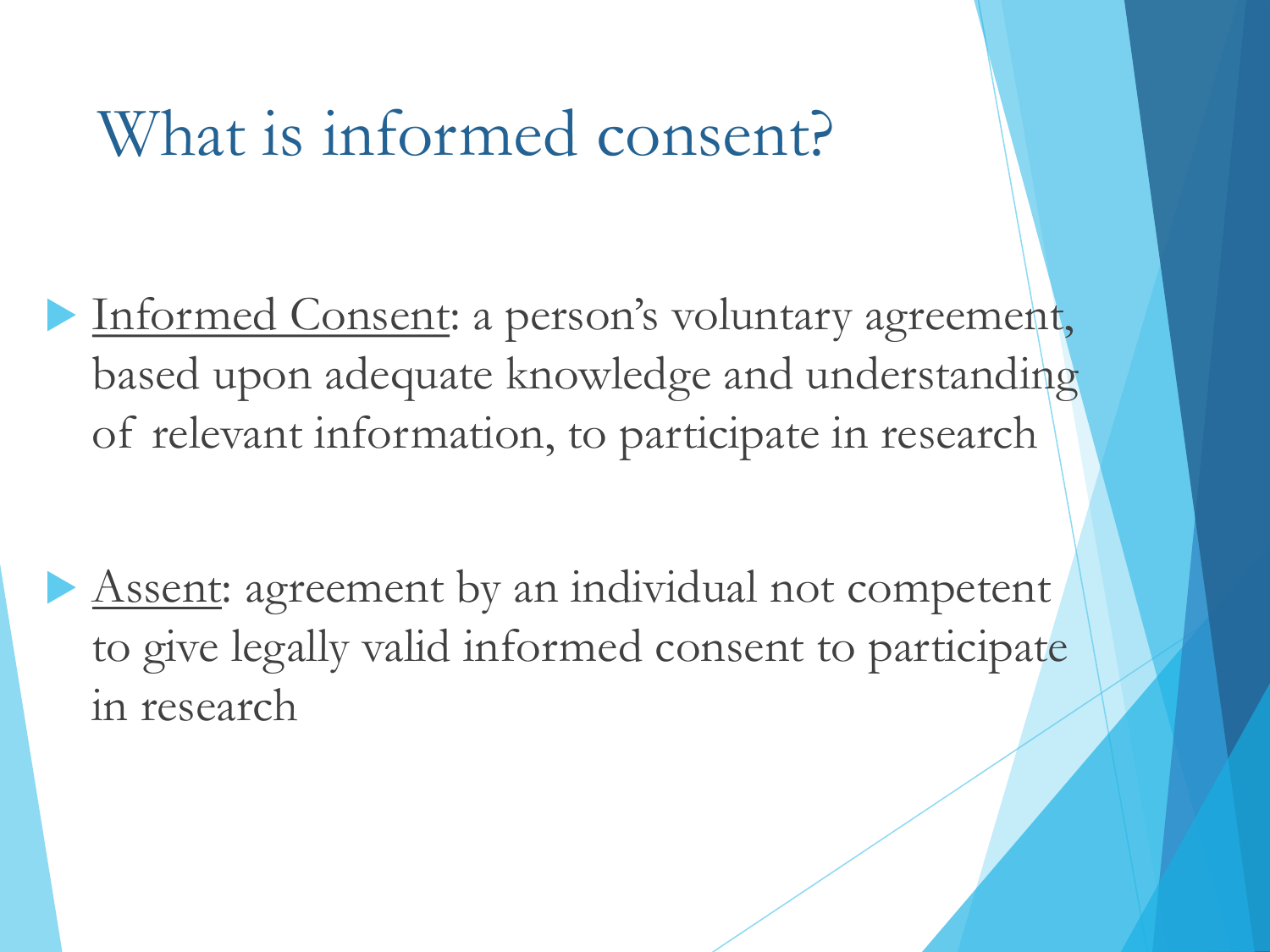# Protected Classes of Subjects

Special consideration to protect the welfare of vulnerable subjects, including:

Children

 $\blacktriangleright$  Prisoners

**Exercise Fetuses and pregnant women** 

 $\blacktriangleright$  Individuals with questionable capacity to consent

**Terminally ill or comatose patients** 

 $\blacktriangleright$  Students/employees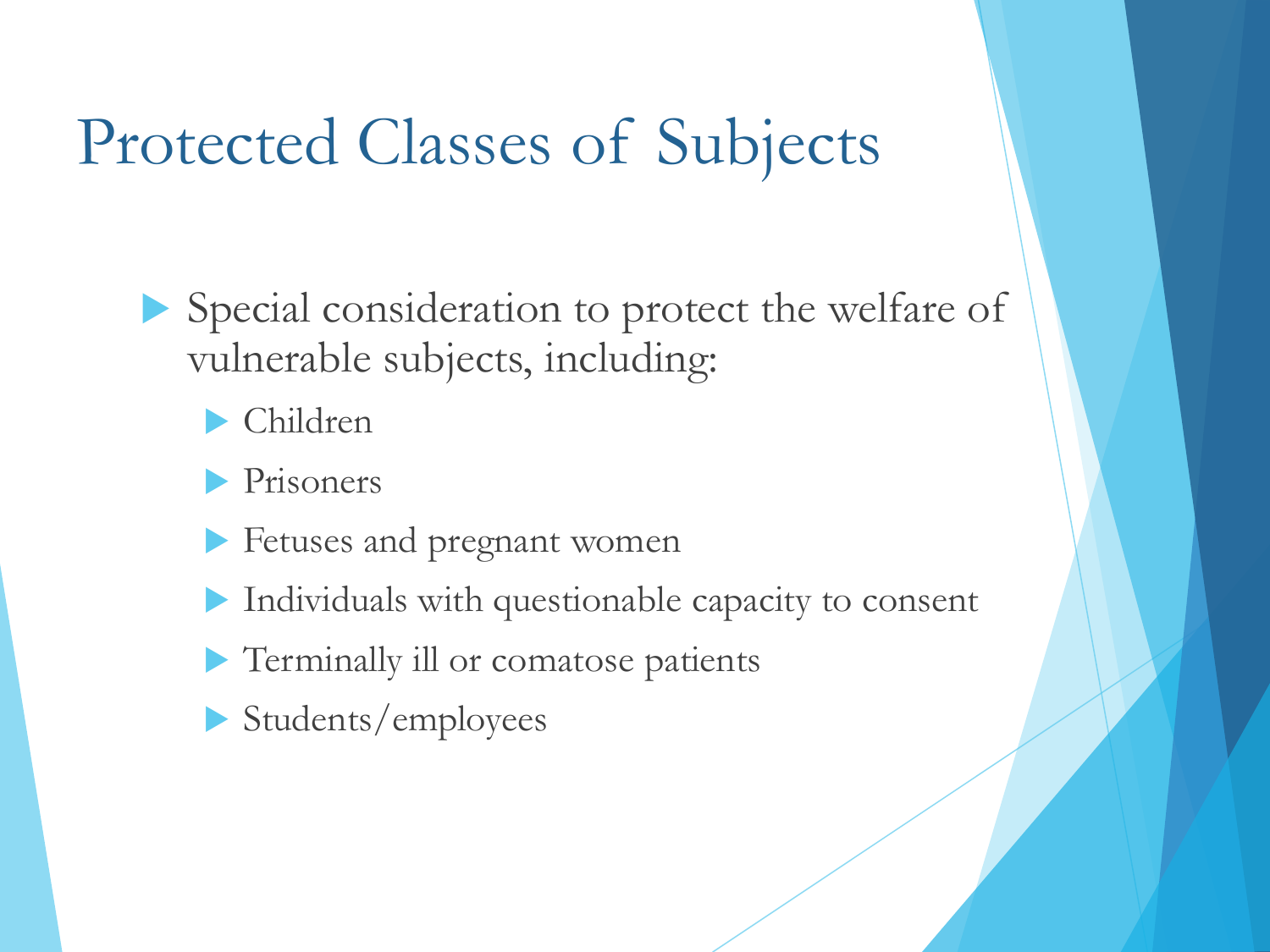# General Requirements of informed consent

- $\blacktriangleright$  Must give the subject opportunity to consider participation, and minimize possible coercion or undue influence
	- Must give subject adequate time to ask questions
	- Use of incentives must be balanced with the situation
		- Gift cards, money, extra credit in a course, etc.
		- $\blacktriangleright$  Must include odds of winning if not given to everyone
		- $\blacktriangleright$  Must be applied equally to all subjects
		- Must include explanation should incentive by removed or reduced based upon participation, etc.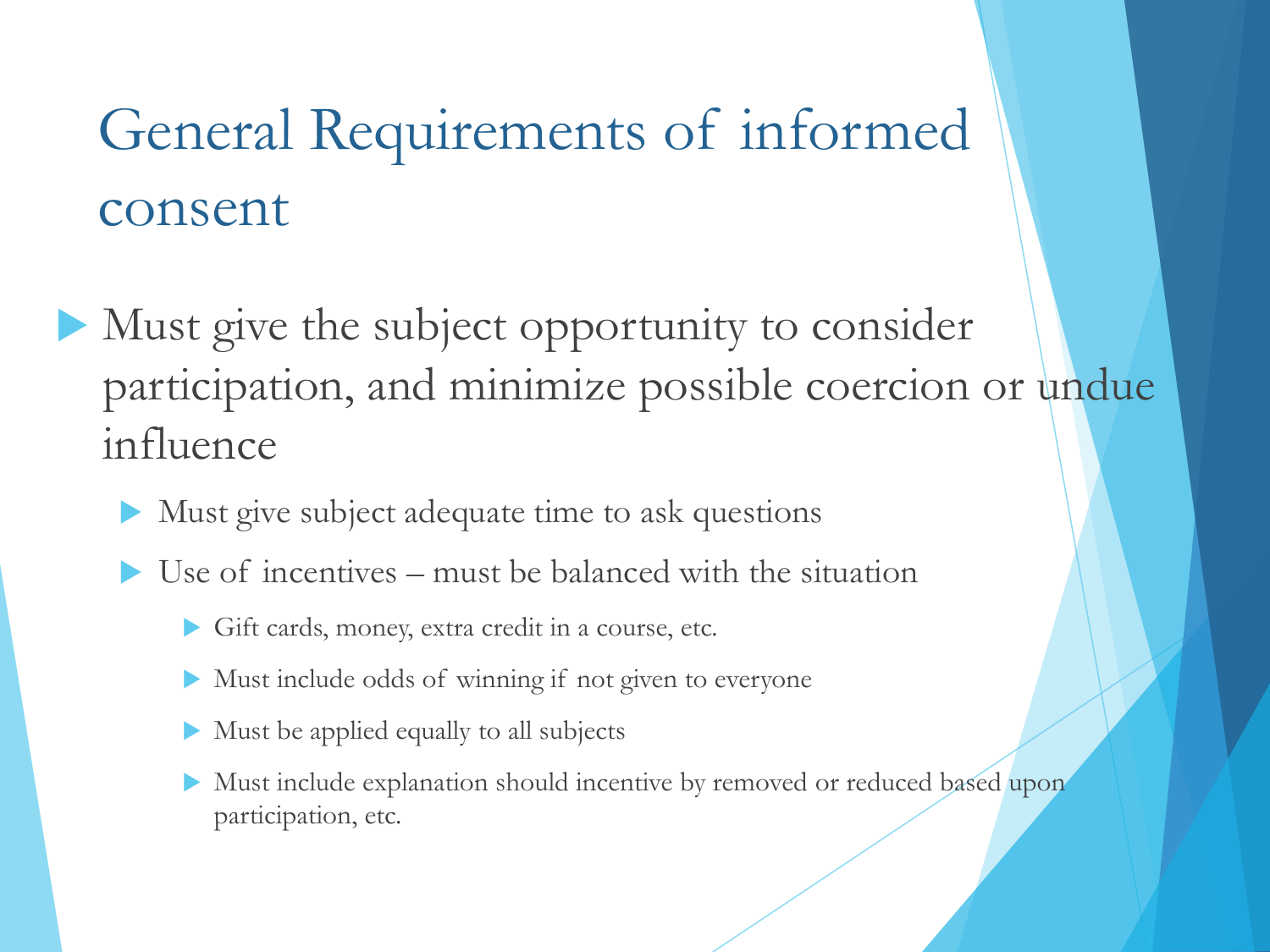# General Requirements, cont.

### $\blacktriangleright$  Exculpatory language is prohibited

Can't waive or appear to waive subjects legal rights

- Can't release or appear to release investigator, sponsor, institution or its agents from liability for negligence
	- $\triangleright$  Be careful with how things are phrased in the consent document!
	- $\blacktriangleright$  If you have questions:
		- u Sample consent documents located on website : <http://www.uis.edu/grants/irb/samples/>
		- $\blacktriangleright$  Contact the IRB office:
			- $\geq 217.206.7409$
			- [ORA@uis.edu](mailto:ORA@uis.edu)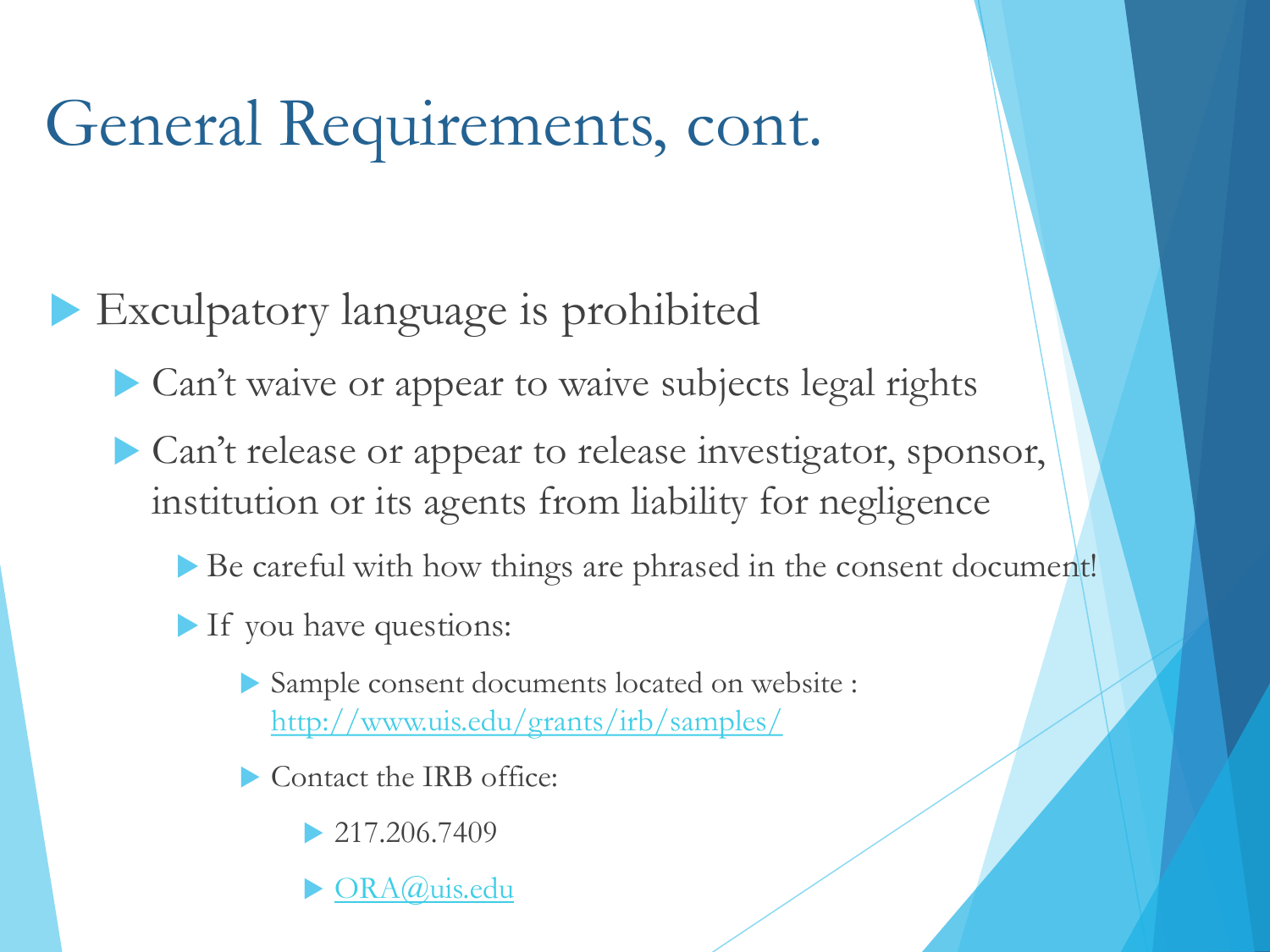- 1. Statement that study is research; information about purposes, duration, procedures
- 2. Reasonable foreseeable risks and discomforts
	- 1. Risk of breach of confidentiality is always present
	- 2. Loss or theft of computer or data storage device
	- 3. Exposure of data with identifiers during the researcher's review
	- 4. Problem with encryption if data is transmitted electronically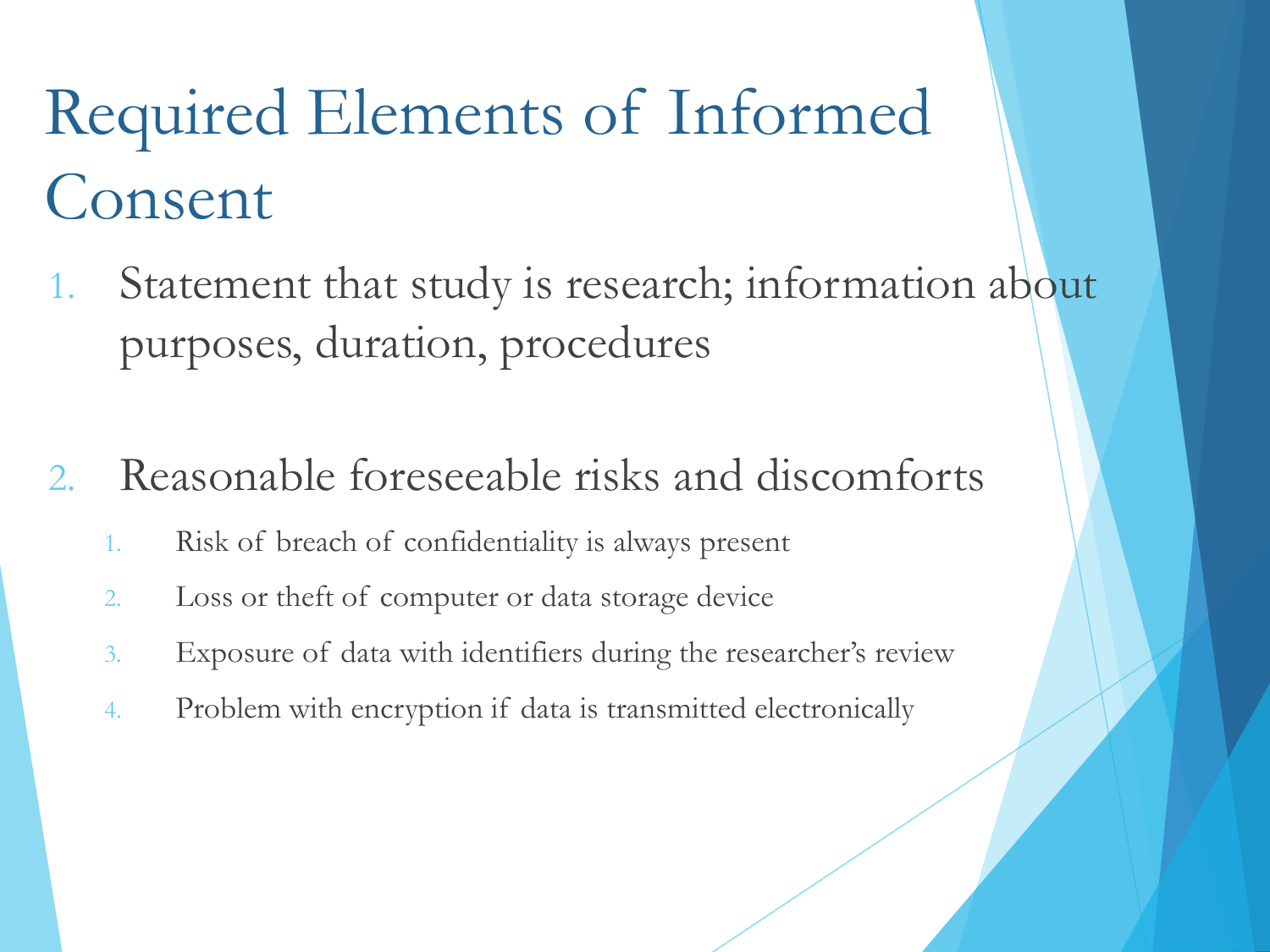- 3. Reasonable expected benefit to subject or others
- 4. Alternatives to research participation which might be advantageous to the subject
	- 1. Alternate sites or method of participation
	- 2. Medical research alternative treatment options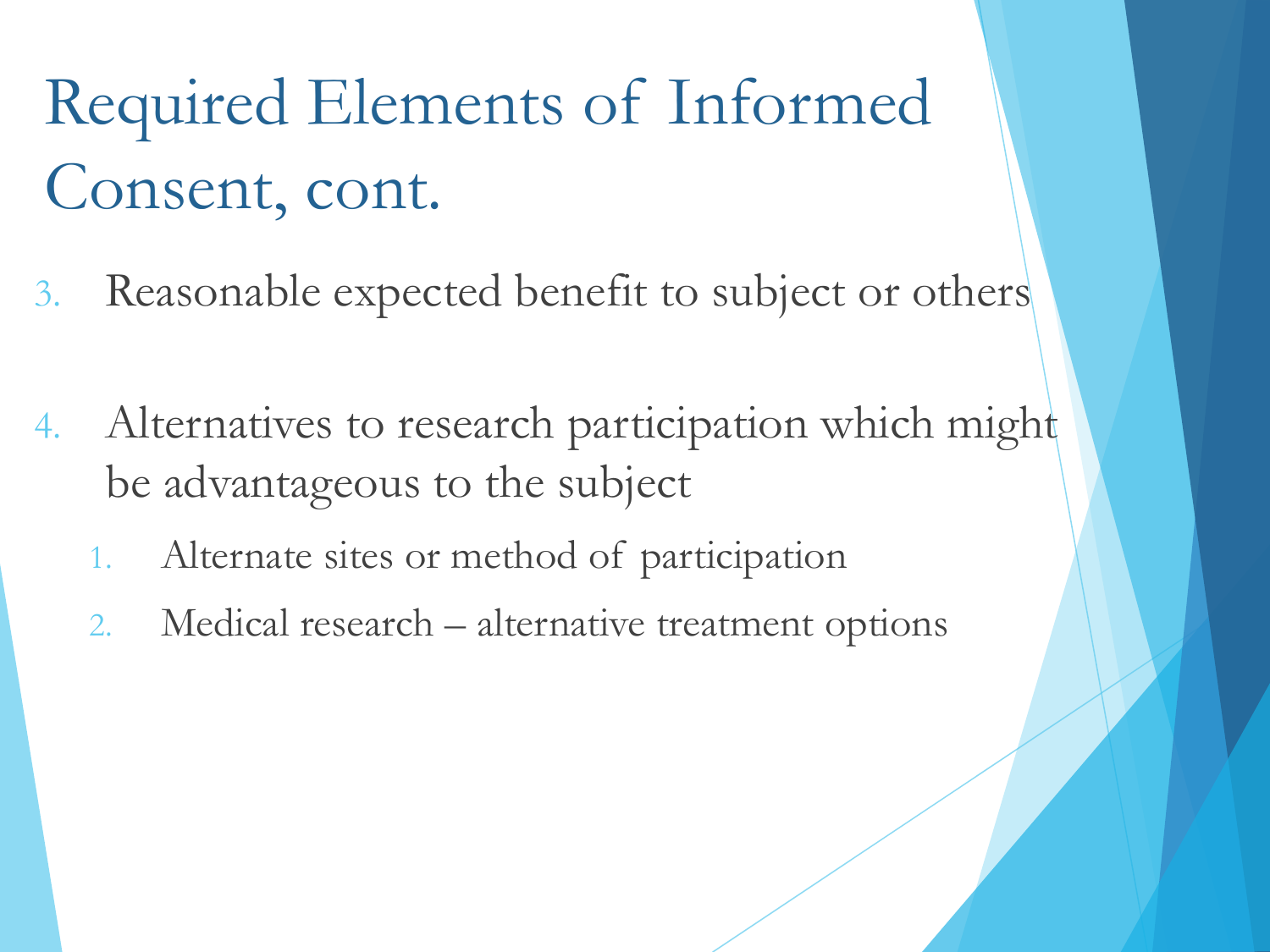- 5. Provision for Confidentiality
	- 1. Description of how identifying information will be kept confidential (consider everything from signed informed consent to forms used and data collection)
	- 2. Electronic submission (use of encryption, acronyms, separate transmission of data from identifiers, etc.)
	- 3. Internet is not a secure medium (use of secure survey sites, etc.)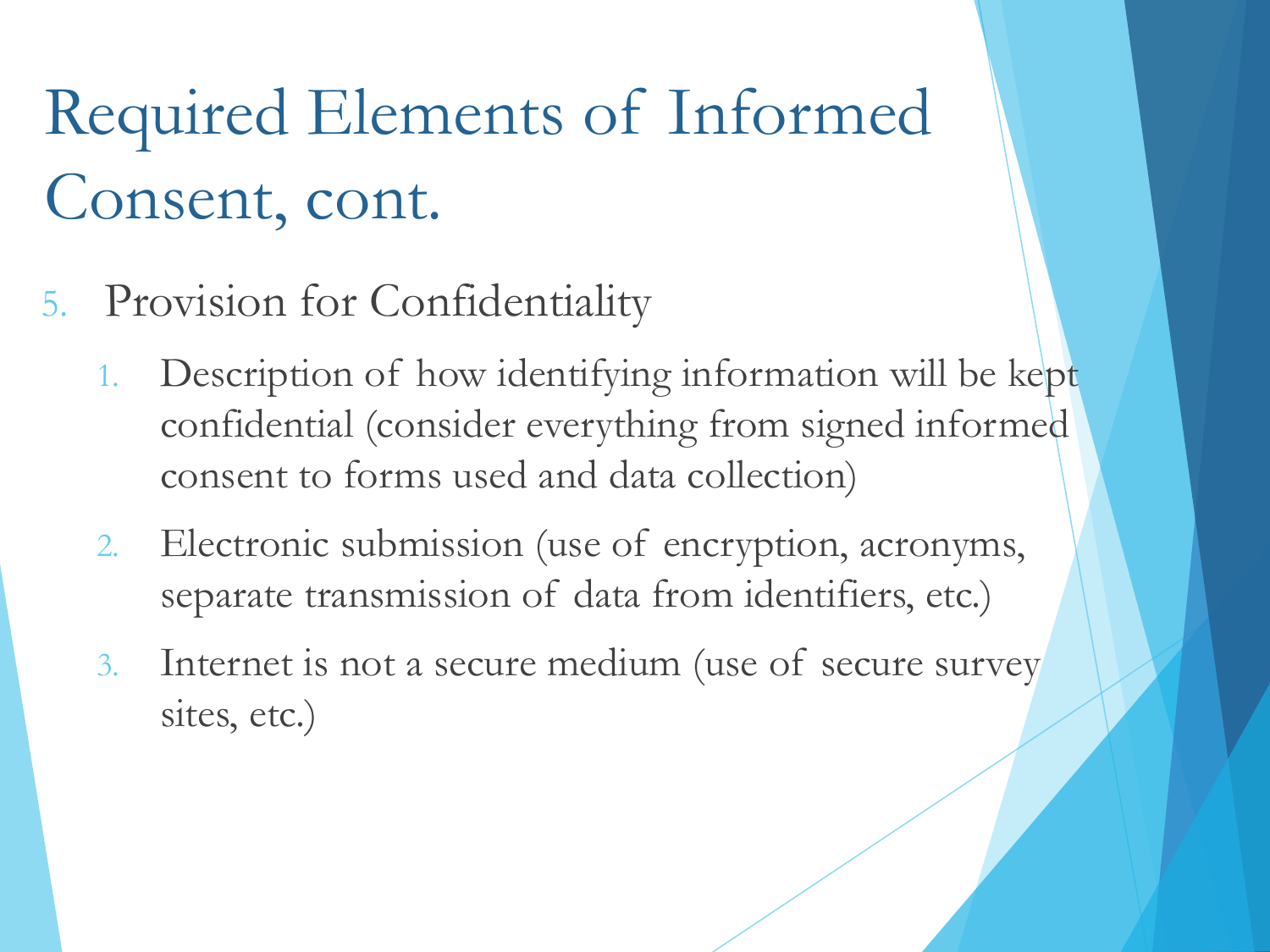- 5. Provision for Confidentiality, cont.
	- 4. Explain how data is transmitted
	- 5. Explain how data is maintained (will data be shared electronically among researchers, etc.)
	- 6. Do NOT absolutely guarantee confidentiality
	- 7. If aggregated anonymized data will be made publically available, consider if the subjects could be re-identified (small sample size, specificity of things including level of degree, age, gender, length of employment, etc.)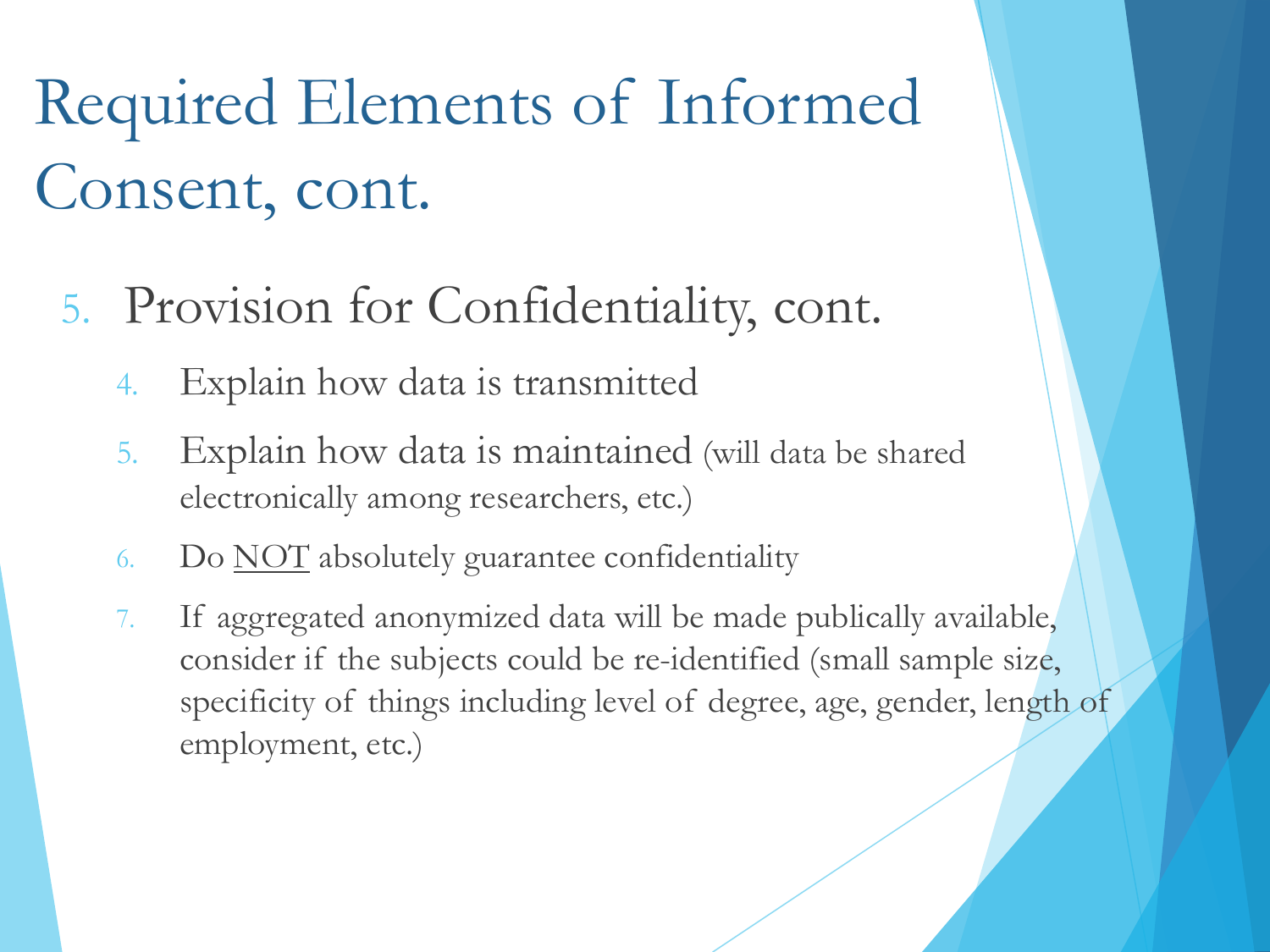- 6. Information on compensation for injuries/medical treatment (unless identified as minimal risk)
- 7. Voluntary participation; no penalty or loss of benefit for refusal or withdrawal; the right to answer only questions with which they are comfortable
- 8. Contact person for information on research, injury, subjects rights (Consider if local contact is advisable – such as need for a local mental health clinic, etc.)

**\*Note:** There should be one paragraph describing who to contact for information on research and a second paragraph describing who to contact concerning subjects rights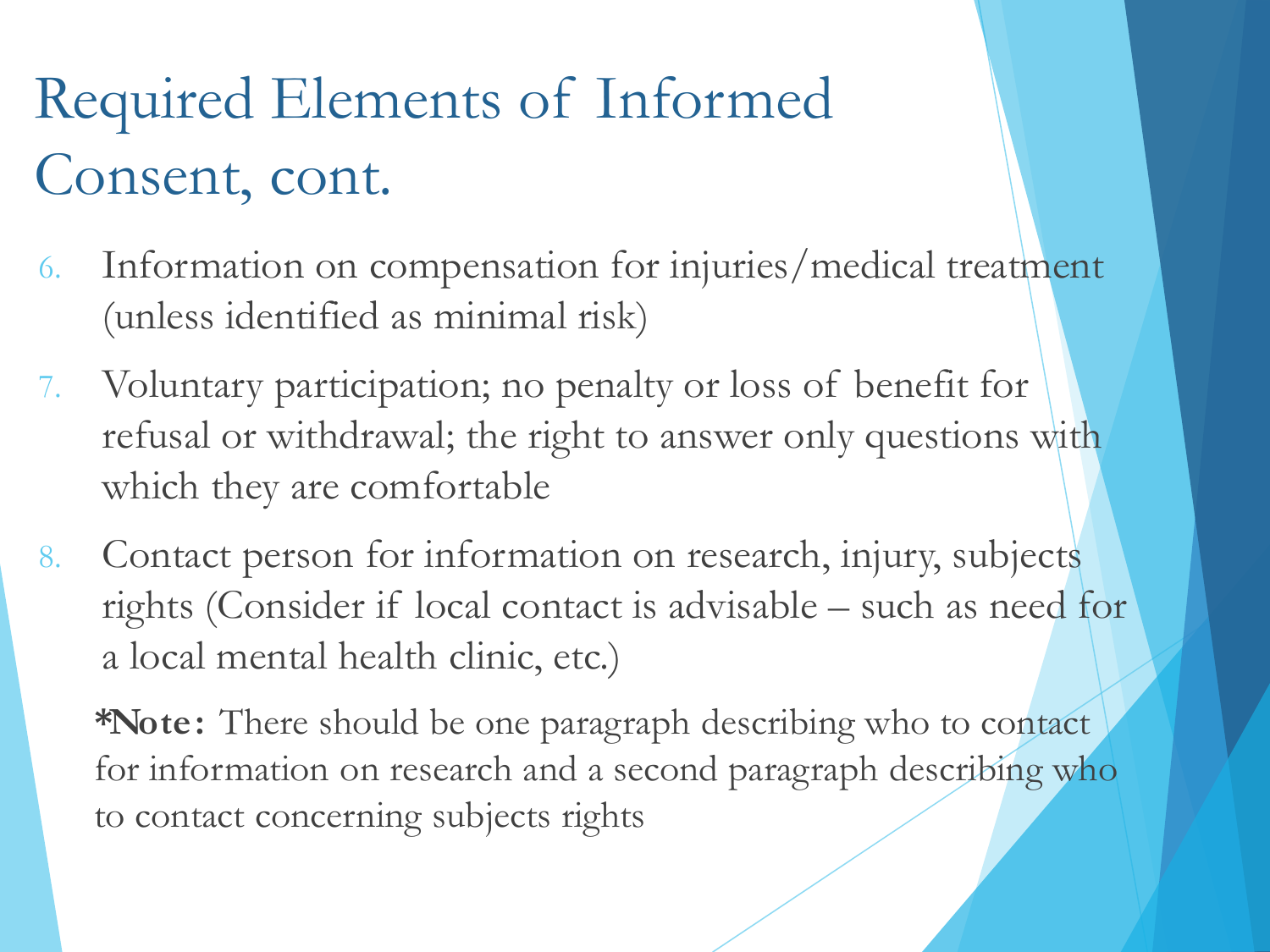# The Additional Elements of Informed Consent

- 1. Statement that there may be unforeseeable risks
- 2. Circumstances under which investigator could terminate subjects participation
- 3. Additional costs to the subject
- 4. Consequences of subjects withdrawal from research; procedures for termination
- 5. Statement that subjects will be told of new findings which might affect willingness to continue to participate
- 6. Approximate  $#$  of subjects in the study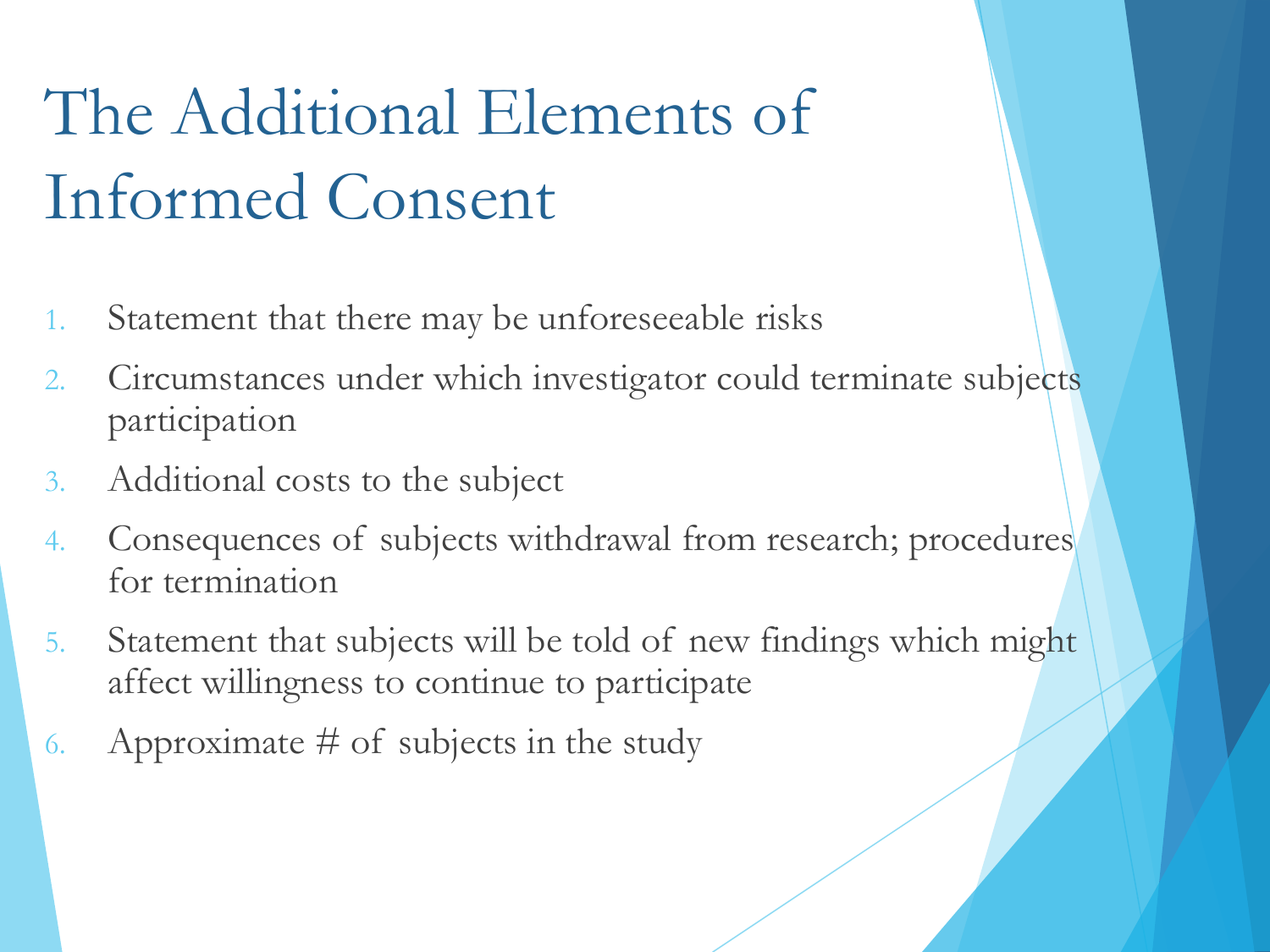# Elements of Informed Consent cont.

- Passive consent or "opt out" procedure requires a waiver of informed consent or elements of the informed consent
	- $\blacktriangleright$  This is more problematic for internet research
- Informed consent documents must be "date stamped"
	- Date stamped consent must be used for all research using consent
	- If conducting online research and date stamped consent can't be uploaded, then consent document must include a statement that contains the expiration date of the consent document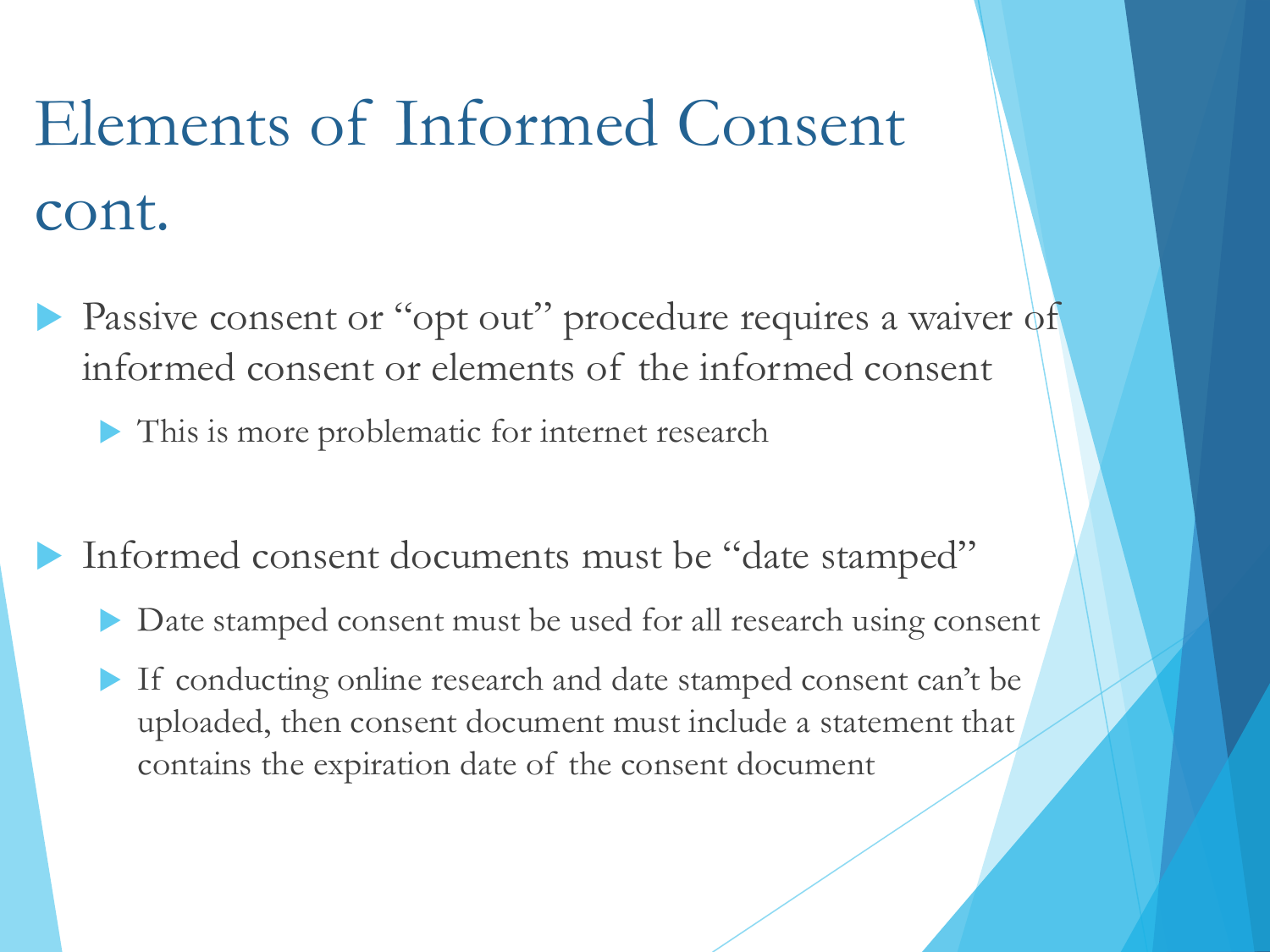# Submission Requirements

Required components for IRB Application

- Protocol (UIS application)  $-$  Located on the website: <http://www.uis.edu/grants/irb/protocol/> (With appropriate signatures!)
- $\blacktriangleright$  Consent document(s): Templates, checklists and samples all available on the UIS IRB website: [www.uis.edu/grants/irb](http://www.uis.edu/grants/irb)
- **CITI Training verification for ALL PIs/Research Team** members/Responsible Research Supervisors
- $\triangleright$  Copy of any questionnaires/surveys/interview questions to be used
- $\blacktriangleright$  Letter of authorization for off-site locations (if necessary)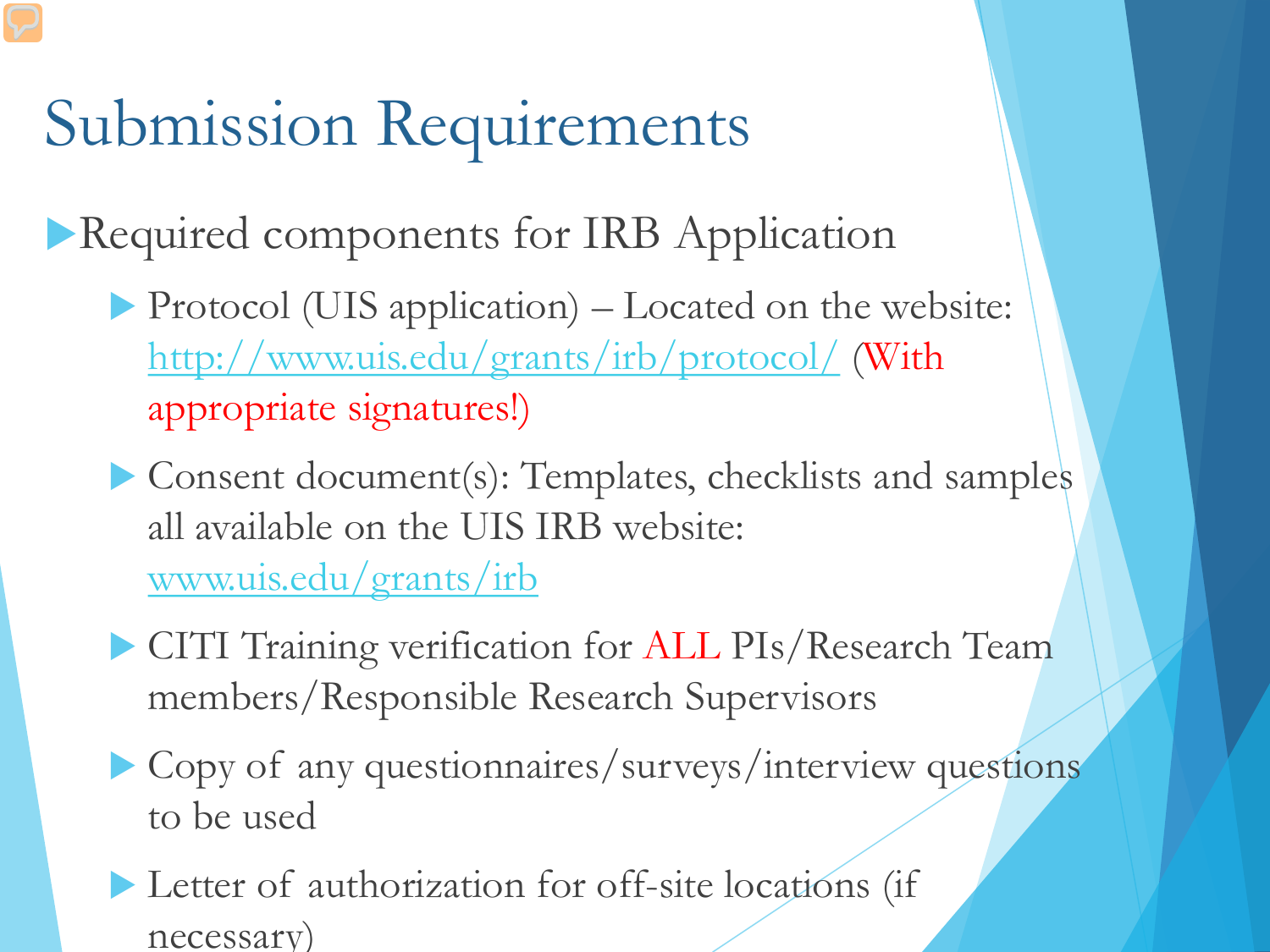## Review Procedure

#### Intake

- Receive, log, and assign protocol number
- Check for completeness
- Date stamp receipt

#### **Initial Review**

- Complete "Research Description Checklist"
- Read protocol, methodology, and consent
- Identify potential level of approval (exempt, expedited, full board)
- Identify issues, errors, and omissions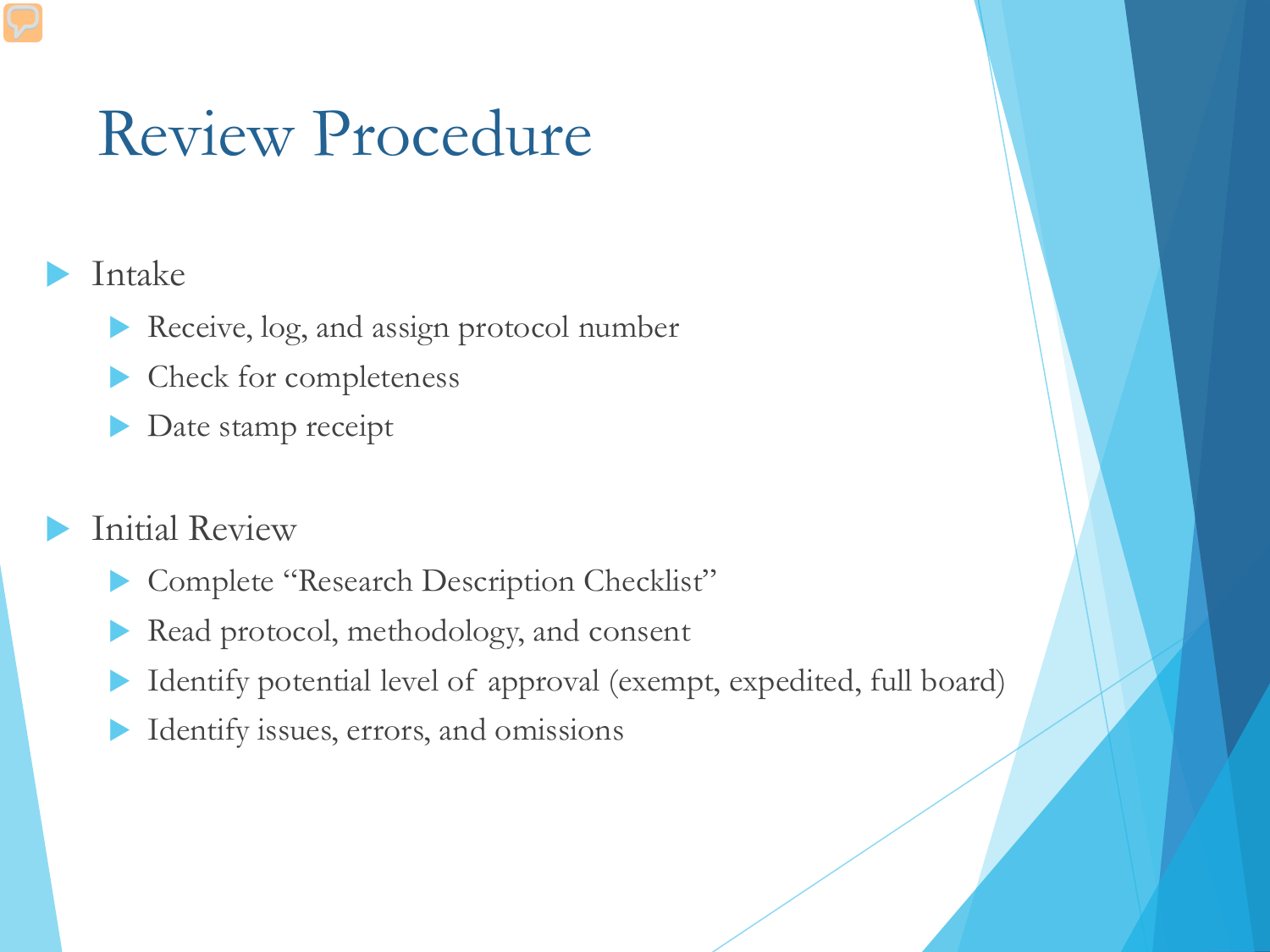# Review Procedure, cont.

- Follow-up with PI
	- Notify of protocol  $#$  assignment
	- Ask questions for clarification of protocol and procedures
	- Make/Request changes to consent, if needed
	- Wait for PI response

#### Finish Initial Review

- Verify protocol is complete
- Prepare letter of approval for exempt/expedited review and date stamp consent form
- Present protocol, all materials, Research Description Checklist, letter of approval and consent to the Human Subjects Review Officer for final revisions and approval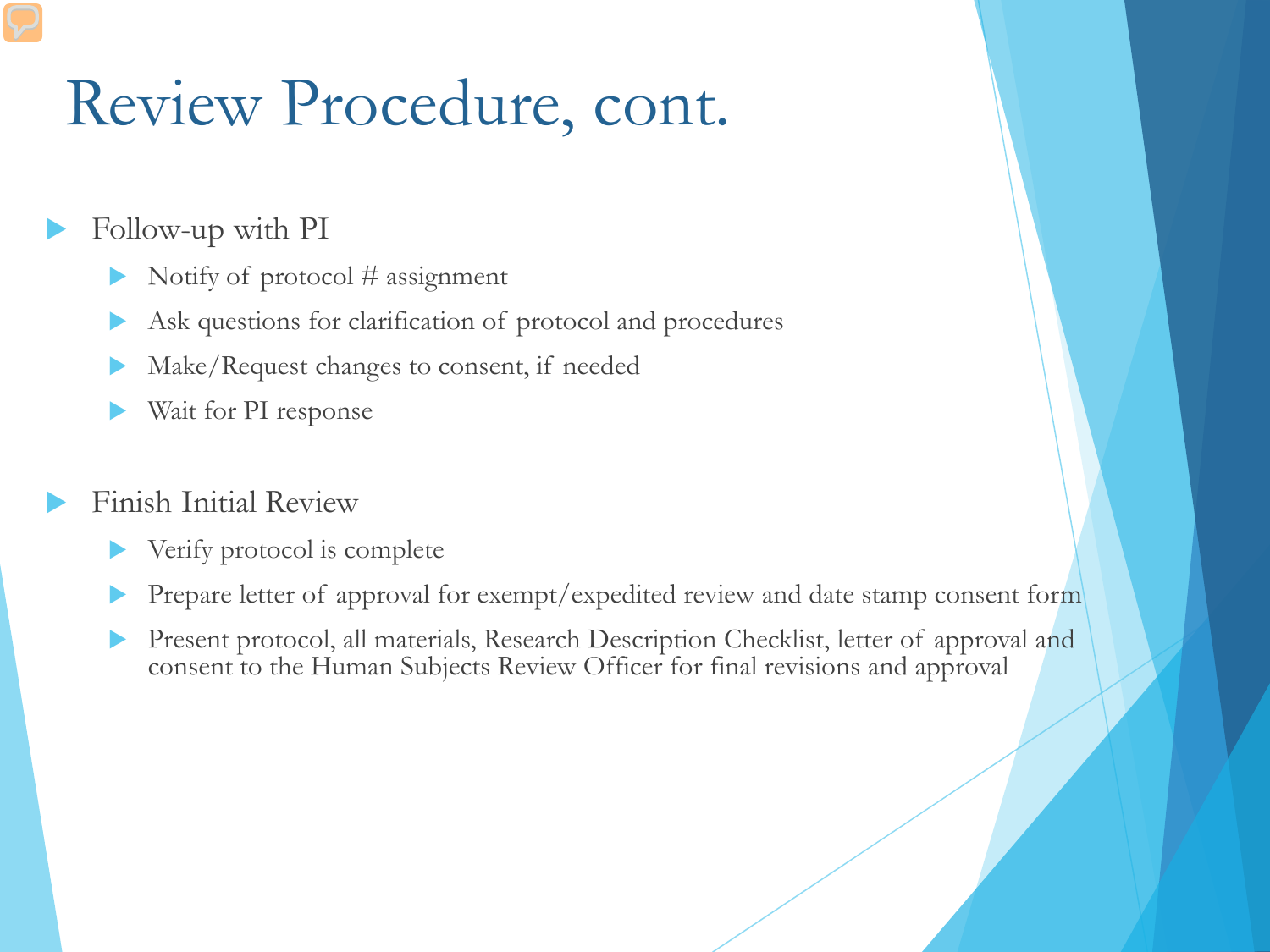# Levels of Review: Exempt

 $\blacktriangleright$  Six specific categories of research that meet exempt status (see list at [www.uis.edu/grants/irb/protocol\)](http://www.uis.edu/grants/irb/protocol)

- The Human Subjects Review Officer reviews and applies exemption status
- $\blacktriangleright$  Status does not remove requirement for informed consent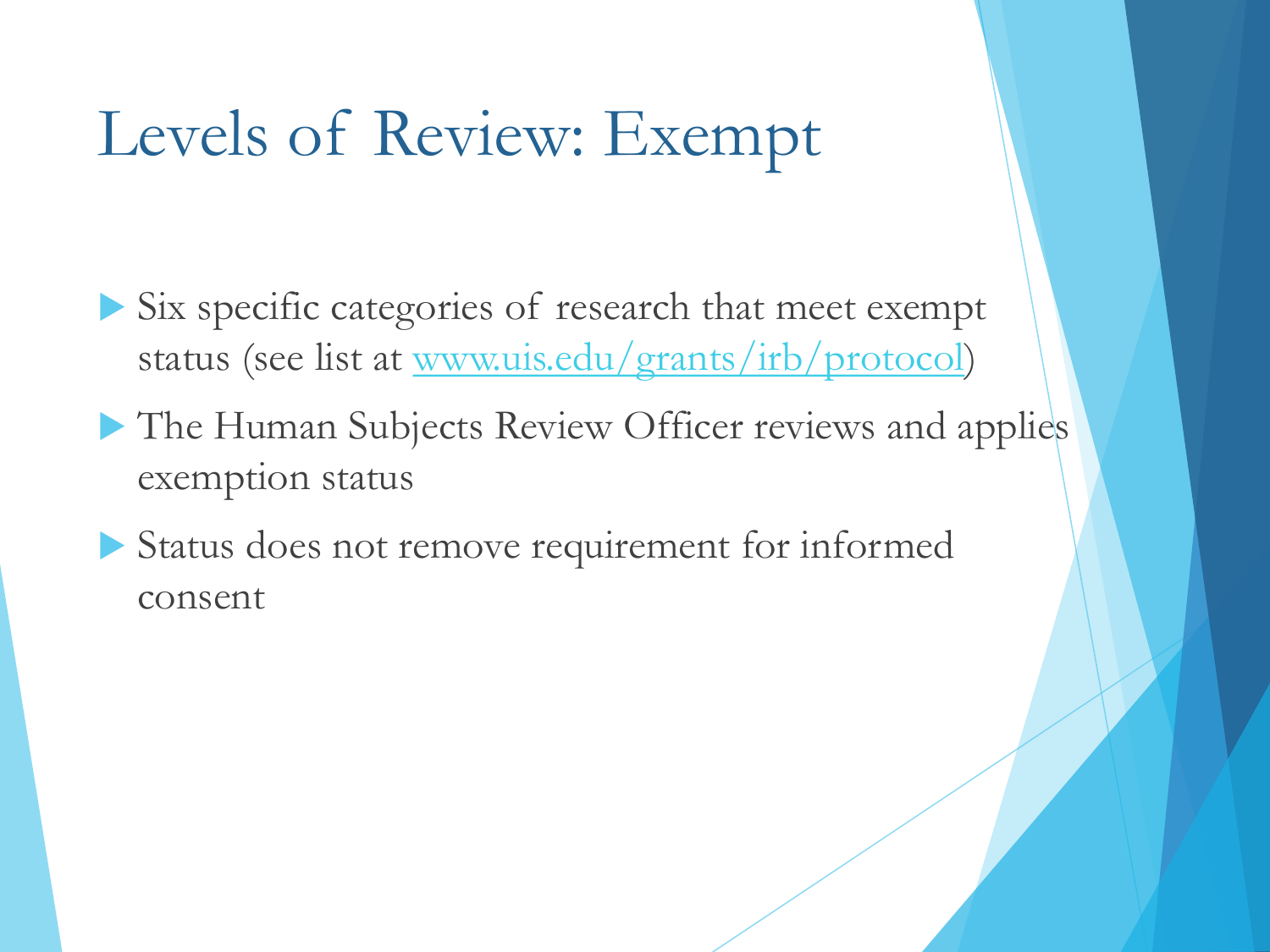# Levels of Review: Expedited

- Can be carried out by the IRB chairperson or experienced reviewers
- Human Subjects Review Office approves the review
- $\blacktriangleright$  Expedited reviews are minimal risk to the subject and includes the same criteria as full committee reviews and continuing review is required at least annually
- $\triangleright$  Nine specific categories in the regulations (see list at [www.uis.edu/grants/irb/protocol\)](http://www.uis.edu/grants/irb/protocol)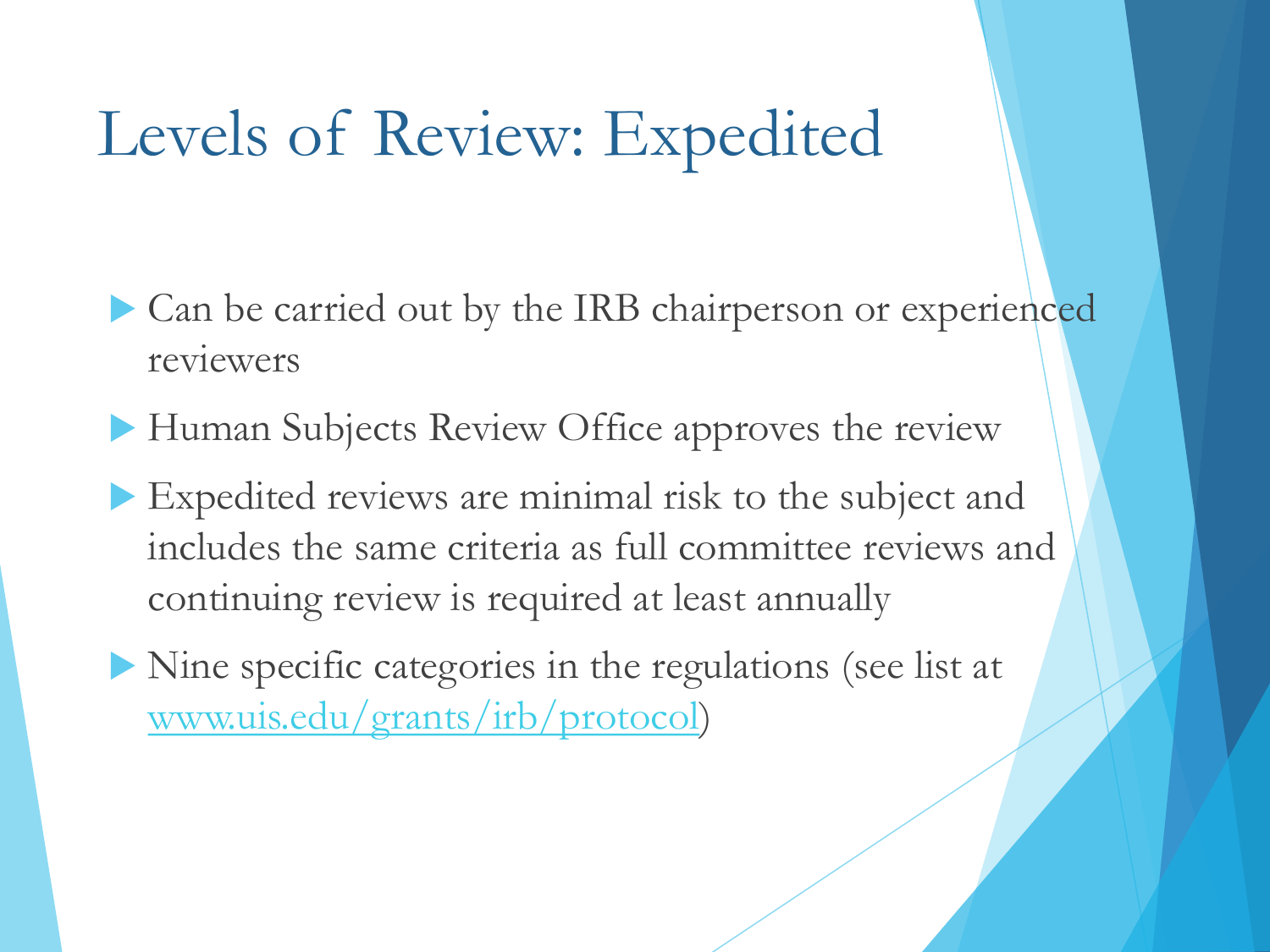# Levels of Review: Full-Committee IRB Review

- $\blacktriangleright$  Required for research that has more than minimal risk
- $\blacktriangleright$  Concerns issues with confidentiality
- lacktriangleright Potential conflicts of interest
- $\blacktriangleright$  Complex and controversial issues
- **Protected subjects and vulnerable population**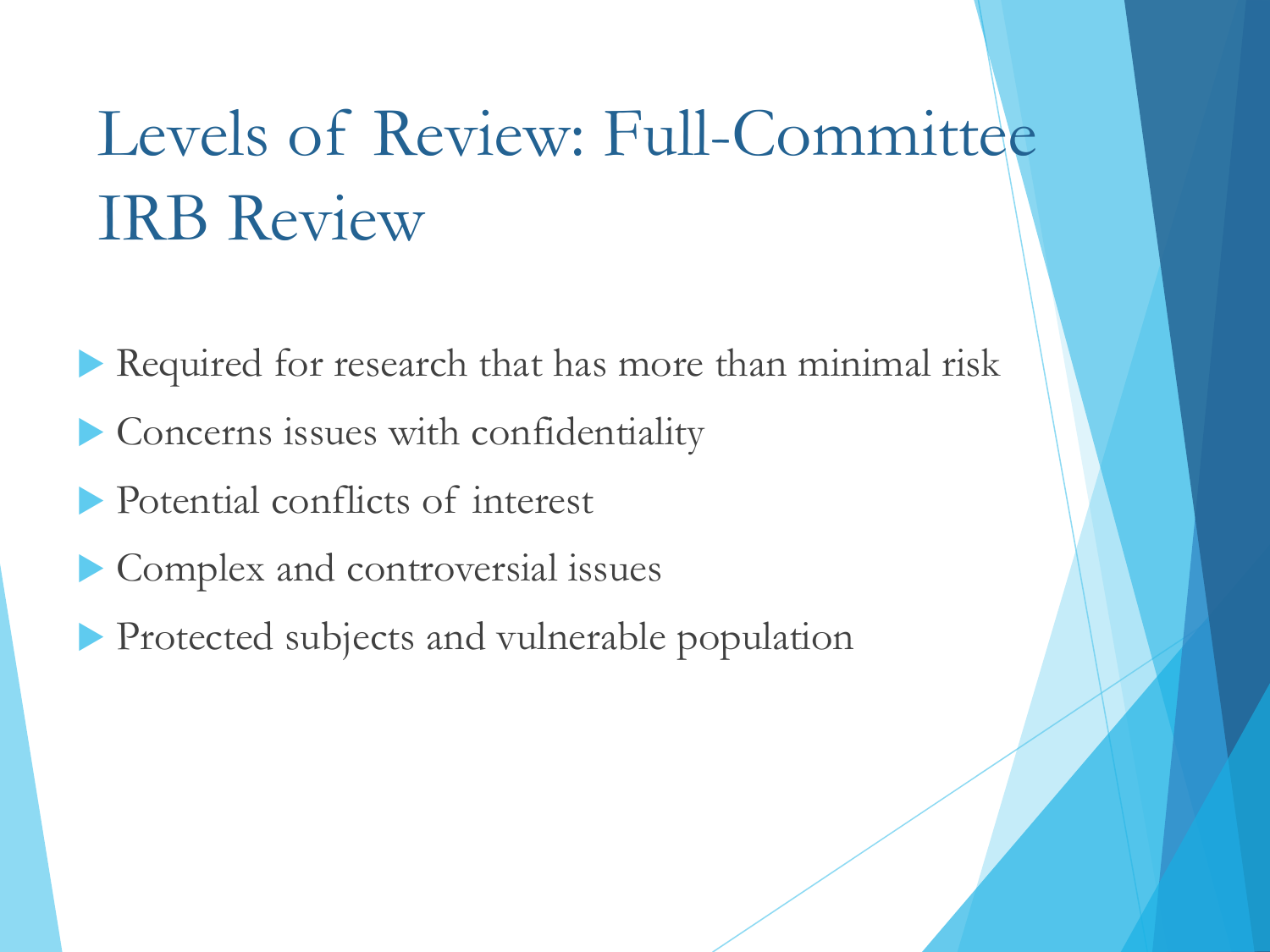# Submission Trends

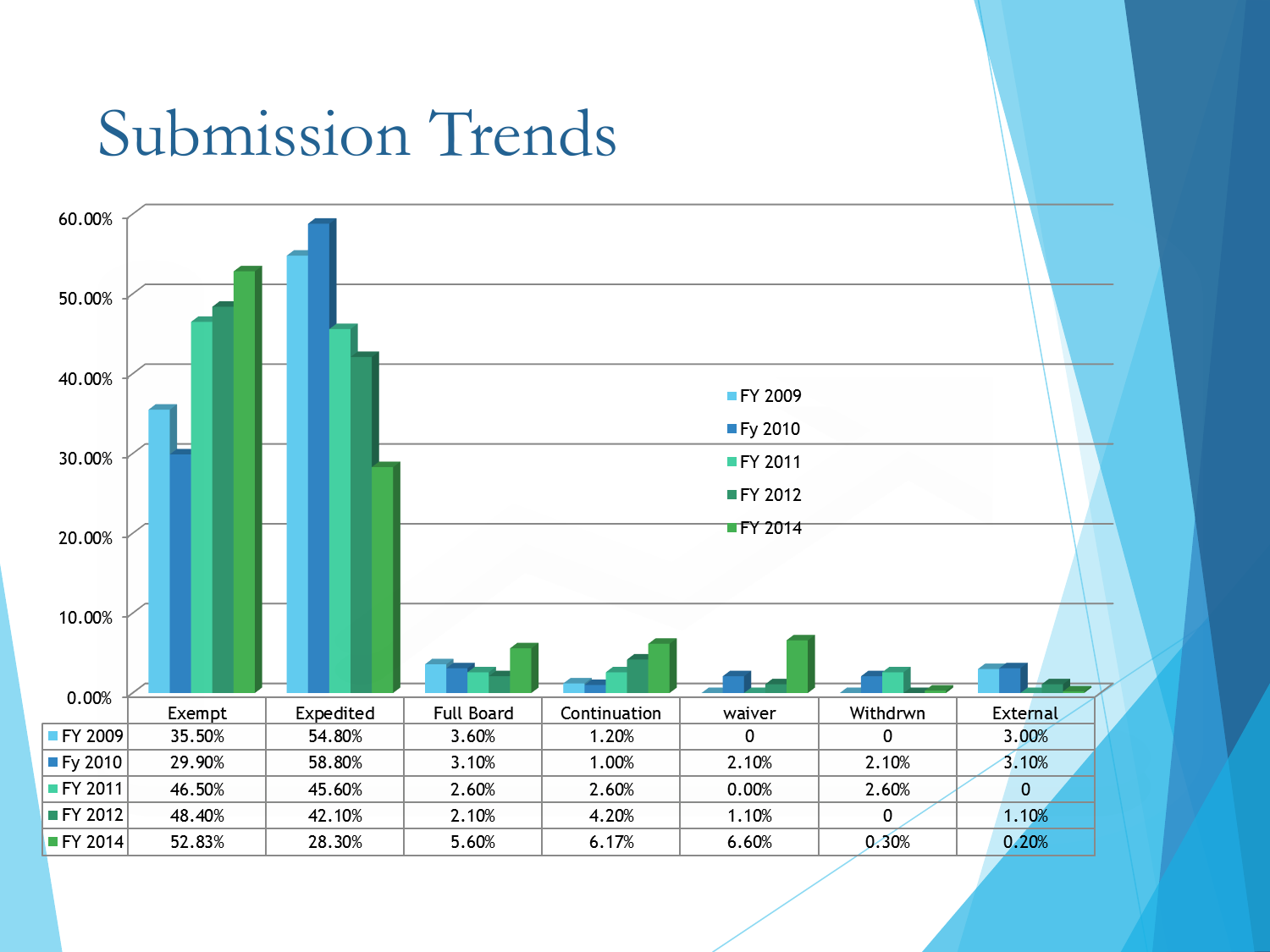# Additional Resources on the UIS Grants & Contracts, IRB Website

- Forms:<http://www.uis.edu/grants/irb/formstemplatesandchecklists/>
	- Consent Outline
	- Continuation Request
	- Debriefing
	- u HIPAA
	- English as a Second language
	- Adverse Events
	- Unanticipated Problem Report
	- DCFS Mandated Reporter